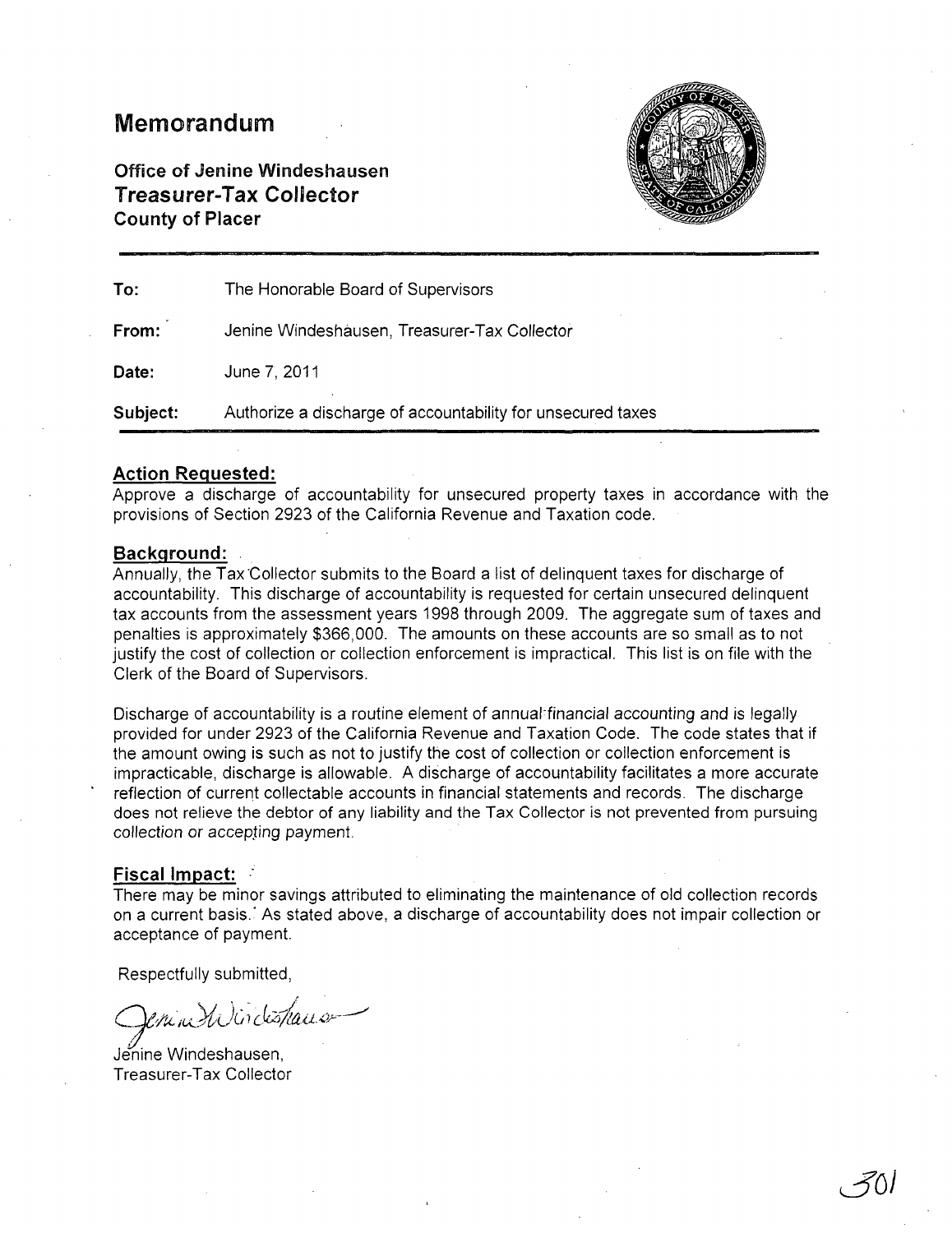# **Before the Board of Supervisors County of Placer, State of California**

 $\mathcal{L}$ 

In the matter of: Discharge of accountability for unsecured taxes for the assessment years 1998 - 2009

Resol. No: **with a set of the set of the set of the set of the set of the set of the set of the set of the set of the set of the set of the set of the set of the set of the set of the set of the set of the set of the set o** 

*Related to Ord. No:*  $-$ 

The following Resolution was duly passed by the Board of Supervisors of the County of Placer at a regular meeting held on June 7, 2011

by the following vote on roll call:

Ayes:

Noes:

Absent:

Signed and approved by me after its passage.

Chairman, Board of Supervisors

Attest: Clerk of said Board

WHEREAS, Section 2923 of the Revenue and Taxation code provides for a discharge of accountability if the amount is such as not *to* justify the cost of collection or collection enforcement is impracticable.

WHEREAS, a listing of those having failed to pay unsecured property taxes and penalties in the aggregate sum of approximately \$366,000 for the tax years 1998 through 2009 is maintained in the records of the Treasurer-Tax Collector.

WHEREAS, such discharge does not release the persons named from the payment of any amounts which are due and owing, and the estimated cost for collection is in excess of the amounts owing or collection is impracticable due to deceased or other inability to contact the debtor.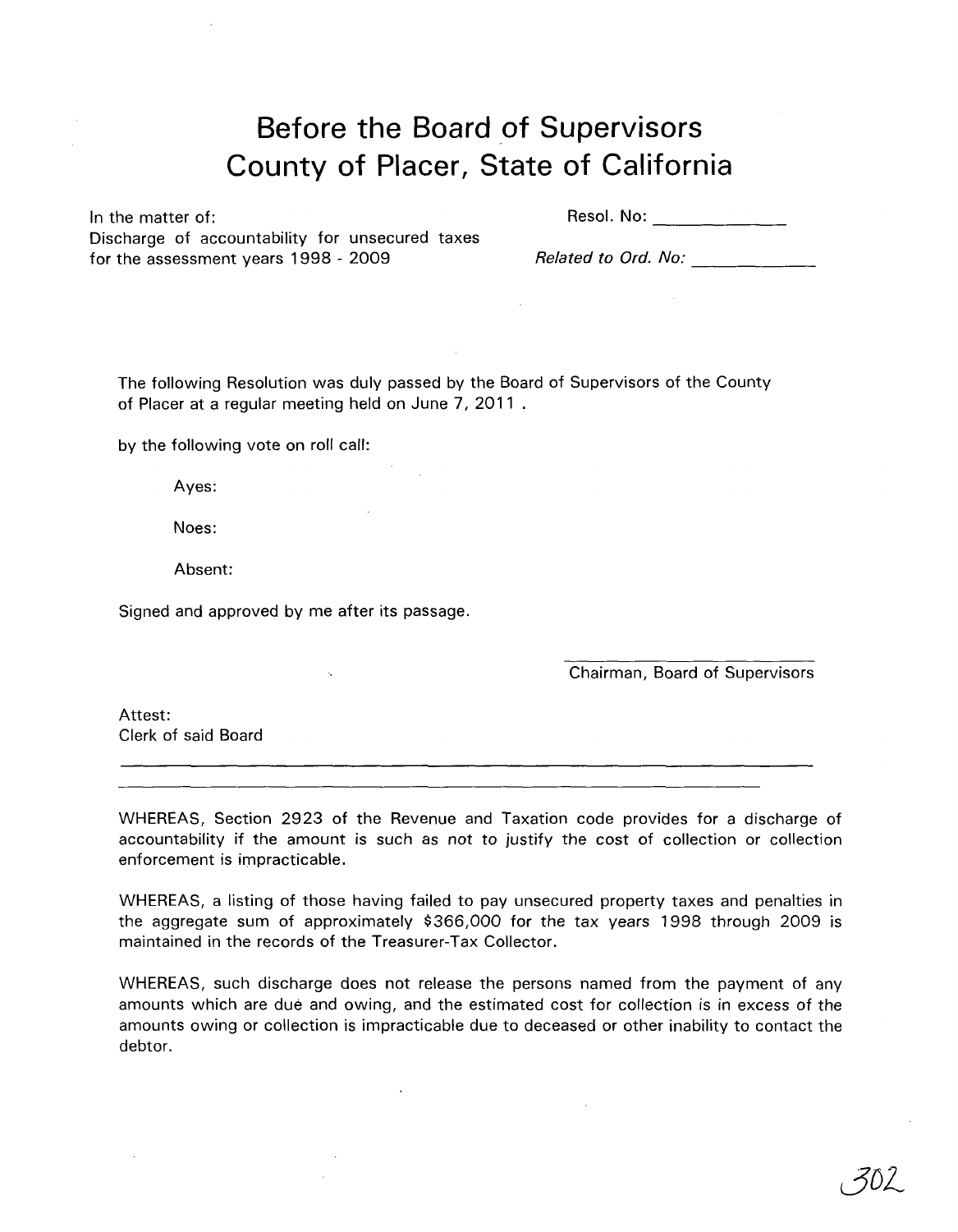NOW, THEREFORE, BE IT RESOLVED, in accordance with the provisions of Section 2923 of the California Revenue and Taxation Code, the Tax Collector is granted a discharge of accountability pursuant to the attached list.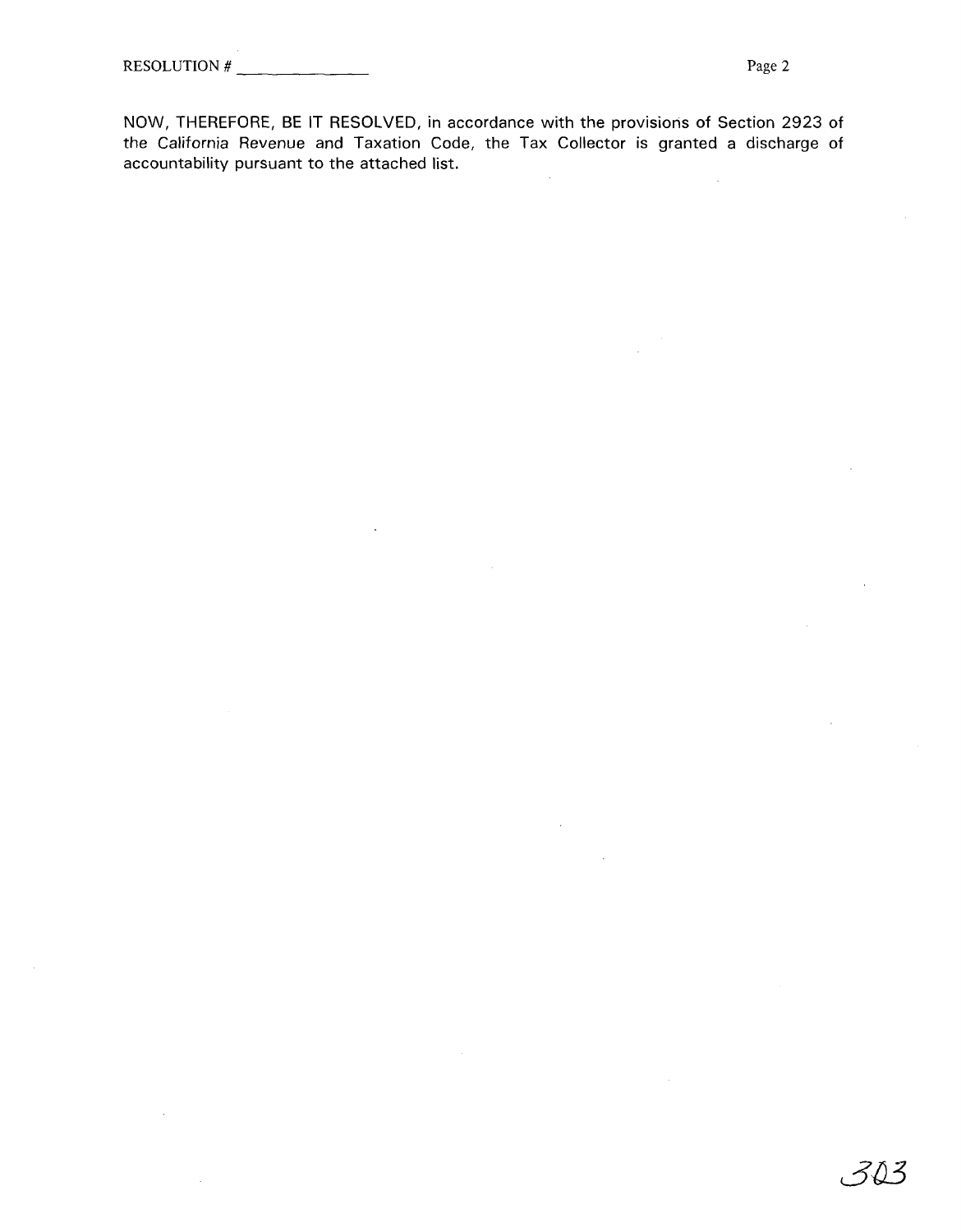| Owner                             | Asmt            | Tax<br>Year | RollType     | <b>Tax Amount</b> | Pen Amount | Cost | <b>Total to Discha</b> | Rec<br>Chg     | Discharged<br>Date                                                  |
|-----------------------------------|-----------------|-------------|--------------|-------------------|------------|------|------------------------|----------------|---------------------------------------------------------------------|
| BOKKER MARY ANN KOEBERLEIN TRUST  | 010-102-016-100 | 1999        | Y            | 1,060.23          | 106.02     | 0.00 | 1.166.25               | 0              |                                                                     |
| EVANS ELLIS R ET AL               | 011-184-008-100 | 2005        | Y            | 991.21            | 99.12      | 0.00 | 1,090.33               | O              |                                                                     |
| PADILLA CLAUDIA                   | 012-171-018-300 | 2005        | Y            | 988.72            | 98.87      | 0.00 | 1,087.59               | Ο              |                                                                     |
| CASA DE SANTA FE OF ROCKLIN ET AL | 017-350-051-100 | 2003        | Υ            | 3,292.60          | 329.26     | 0.00 | 3,621.86               | Ω              |                                                                     |
| CASA DE SANTA FE OF ROCKLIN ET AL | 017-350-052-100 | 2003        | Υ            | 13,946.04         | 1,394.60   | 0.00 | 15,340.64              | ο              |                                                                     |
| CASA DE SANTA FE OF ROCKLIN ET AL | 017-350-052-100 | 2004        | Y            | 5,490.29          | 549.02     | 0.00 | 6,039.31               | о              |                                                                     |
| CASA DE SANTA FE OF ROCKLIN ET AL | 017-350-052-100 | 2005        | Y            | 4,579.30          | 457.93     | 0.00 | 5,037.23               | □              |                                                                     |
| <b>BLACK OAK VINEYARDS LLC</b>    | 035-022-045-100 | 2005        | Y            | 100.00            | 10.00      | 0.00 | 110.00                 | □              |                                                                     |
| PMI MORTGAGE INSURANCE CO         | 072-240-036-100 | 2005        | Υ            | 406.05            | 40.60      | 0.00 | 446.65                 | $\Box$         |                                                                     |
| NEPOTE M A TRUSTEE                | 083-063-019-101 | 2005        | Υ            | 536.07            | 53.60      | 0.00 | 589.67                 | $\Box$         |                                                                     |
| NICHOLAS CAROLYNE H EST OF        | 098-146-008-100 | 2002        | Y            | 29.98             | 2.99       | 0.00 | 32.97                  | α              |                                                                     |
| NICHOLAS CAROLYNE H EST OF        | 098-146-008-100 | 2003        | Y            | 30.21             | 3.02       | 0.00 | 33.23                  | $\blacksquare$ |                                                                     |
| NICHOLAS CAROLYNE H EST OF        | 098-146-008-100 | 2004        | Υ            | 31.35             | 3.13       | 0.00 | 34.48                  | $\Box$         |                                                                     |
| NICHOLAS CAROLYNE H EST OF        | 098-146-008-100 | 2005        | Y            | 32.18             | 3.21       | 0.00 | 35.39                  | $\Box$         |                                                                     |
| ABBOTT LAURA                      | 477-320-016-100 | 2005        | Υ            | 457.97            | 45.79      | 0.00 | 503.76                 | $\Box$         |                                                                     |
| SHAMROCK TELECOMMUNICATIONS INC   | 800-004-905-000 | 2005        | Υ            | 963.29            | 96.32      | 0.00 | 1,059.61               | $\Box$         |                                                                     |
| DIAMOND DEVICES INC               | 800-007-080-000 | 2005        | $\mathsf{Y}$ | 1,092.04          | 109.20     | 0.00 | 1,201.24               | O              |                                                                     |
| <b>SCHMITZ TERRY</b>              | 800-011-789-000 | 2005        | Υ            | 195.34            | 19.53      | 0.00 | 214.87                 | $\Box$         |                                                                     |
| R S J ENTERPRISES INC             | 800-012-069-000 | 2005        | Υ            | 407.48            | 40.74      | 0.00 | 448.22                 | O              |                                                                     |
| ROSEVILLE WORLDWIDE TRAVEL INC    | 800-012-591-000 | 2005        | Υ            | 90.46             | 9.04       | 0.00 | 99.50                  | $\Box$         |                                                                     |
| <b>JOSE VILLARICIA MD INC</b>     | 800-013-974-000 | 2005        | Υ            | 63.88             | 6.38       | 0.00 | 70.26                  | $\Box$         |                                                                     |
| VOICE SYSTEMS RESEARCH INC        | 800-014-384-000 | 2005        | Y            | 215.93            | 21.59      | 0.00 | 237.52                 | $\Box$         |                                                                     |
| WINSTON TIRE COMPANY              | 800-015-018-000 | 2003        | Y            | 840.36            | 84.03      | 0.00 | 924.39                 | $\Box$         |                                                                     |
| LETSINGER CARY B                  | 800-015-048-000 | 2005        | Y            | 329.43            | 32.94      | 0.00 | 362.37                 | $\Box$         |                                                                     |
| PARASKOULAKIS GEORGE ET AL        | 800-015-282-000 | 2005        | Y            | 1,203.39          | 120.33     | 0.00 | 1,323.72               | O              |                                                                     |
| STEGALL GREG & LIZ                | 800-016-265-000 | 2005        | Υ            | 1,547.45          | 154.74     | 0.00 | 1,702.19               | $\Box$         |                                                                     |
| <b>BUYS JOHN</b>                  | 800-016-356-000 | 2005        | Υ            | 1,189.90          | 118.99     | 0.00 | 1,308.89               | $\Box$         |                                                                     |
| <b>FAUL JAMES E DMD</b>           | 800-016-443-000 | 2005        | Υ            | 338.04            | 33.80      | 0.00 | 371.84                 | O              | $\overline{\phantom{a}}$ . The contract of $\overline{\phantom{a}}$ |
| STAVENJORD WALTER                 | 800-016-505-000 | 2005        | Y            | 341.54            | 34.15      | 0.00 | 375.69                 | $\blacksquare$ |                                                                     |
| <b>CIGARETTES CHEAPER</b>         | 800-016-701-000 | 2005        | Υ            | 169.12            | 16.91      | 0.00 | 186.03                 | $\Box$         |                                                                     |
| ADVANCED EXTERIOR SYSTEMS INC     | 800-016-785-000 | 2005        | Υ            | 246.91            | 24.69      | 0.00 | 271.60                 | $\Box$         |                                                                     |
| <b>BIGGS BRENDEN</b>              | 800-017-362-000 | 2005        | Υ            | 181.59            | 18.15      | 0.00 | 199.74                 | $\blacksquare$ |                                                                     |
| <b>CURTIS ROBERT</b>              | 800-017-803-000 | 2005        | Υ            | 2,517.34          | 251.73     | 0.00 | 2,769.07               | α              |                                                                     |
| CIGARETTES CHEAPER INC            | 800-017-865-000 | 2005        | Y            | 184.54            | 18.45      | 0.00 | 202.99                 | O              |                                                                     |
| <b>FRESH CHOICE INC</b>           | 800-018-702-000 | 2004        | Y            | 2,922.64          | 292.26     | 0.00 | 3,214.90               | $\Box$         | $\overline{\phantom{iiiiiiiiiiiiiii}}$                              |
| PEABODYS COFFEE INC               | 800-018-901-000 | 2005        | Y            | 533.97            | 53.39      | 0.00 | 587.36                 | о              |                                                                     |
| <b>F HANCOCK &amp; COMPANY</b>    | 800-019-254-000 | 1998        | Υ            | 469.46            | 46.94      | 0.00 | 516.40                 | α              |                                                                     |
| <b>NHANCOCK &amp; COMPANY</b>     | 800-019-254-000 | 2005        | Υ            | 130.10            | 13.01      | 0.00 | 143.11                 | $\Box$         |                                                                     |
| <b>CGUIMARIN RALPH</b>            | 800-019-437-000 | 2005        | Υ            | 63.06             | 6.30       | 0.00 | 69.36                  | $\Box$         |                                                                     |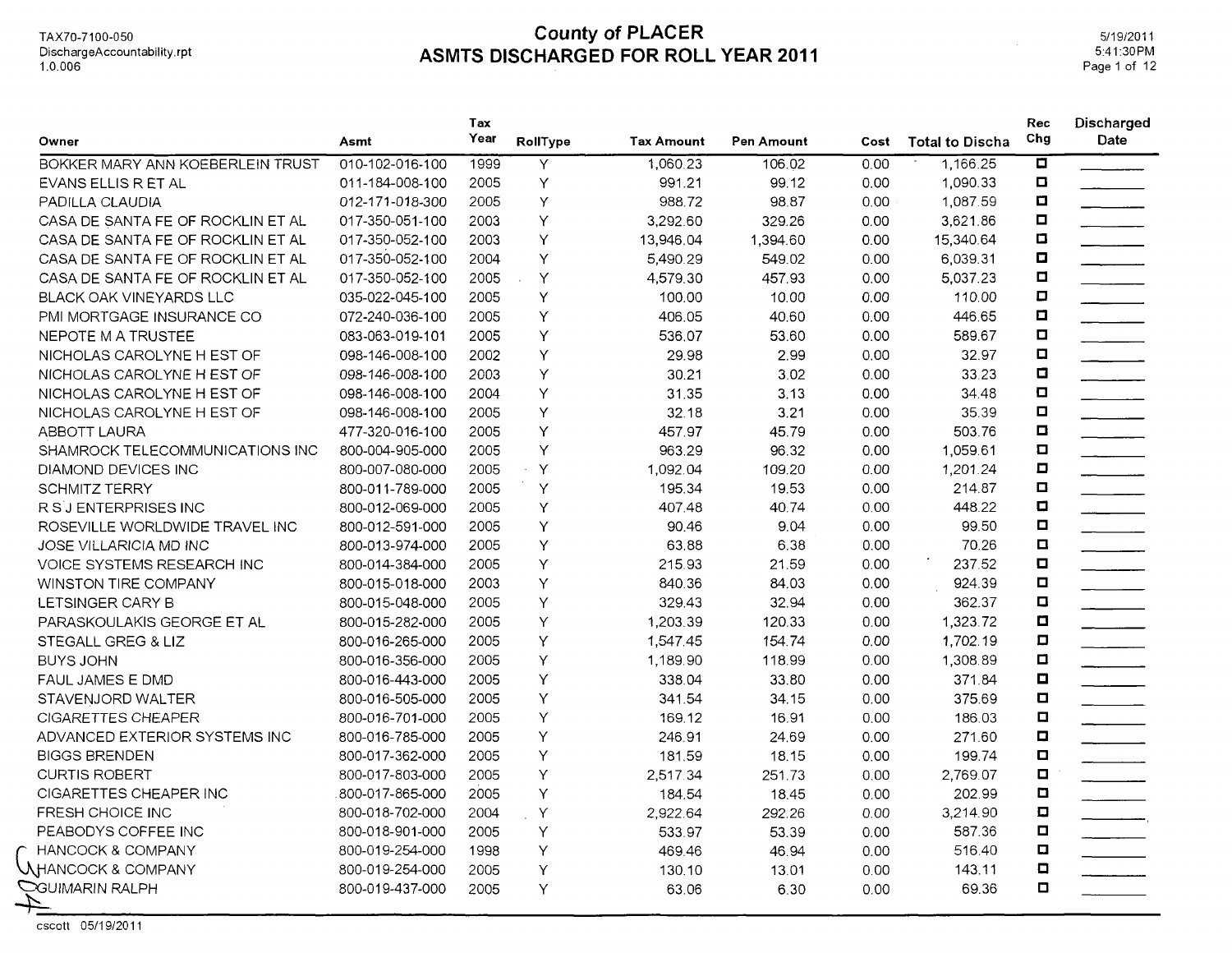$\sim 100$ 

 $\mathcal{L}_{\mathrm{eff}}$ 

5/19/2011 5:41:30PM Page 2 of 12

|                                             |                 | Tax  |                         |                   |            |      |                        | Rec                     | Discharged                                                                                   |
|---------------------------------------------|-----------------|------|-------------------------|-------------------|------------|------|------------------------|-------------------------|----------------------------------------------------------------------------------------------|
| Owner                                       | Asmt            | Year | RollType                | <b>Tax Amount</b> | Pen Amount | Cost | <b>Total to Discha</b> | Chg                     | Date                                                                                         |
| <b>GUIMARIN RALPH</b>                       | 800-019-437-000 | 2006 | $\overline{\mathsf{Y}}$ | 118.81            | 11.88      | 0.00 | 130.69                 | $\overline{\mathbf{u}}$ |                                                                                              |
| <b>GUIMARIN RALPH</b>                       | 800-019-437-000 | 2007 | Υ                       | 104.57            | 10.45      | 0.00 | 115.02                 | $\Box$                  |                                                                                              |
| FIGUEROA CHRIS LANDSCAPE                    | 800-019-461-000 | 2005 | Υ                       | 475.22            | 47.52      | 0.00 | 522.74                 | $\Box$                  |                                                                                              |
| FIGUEROA CHRIS LANDSCAPE                    | 800-019-461-000 | 2006 | Υ                       | 956.65            | 95.66      | 0.00 | 1,052.31               | $\Box$                  |                                                                                              |
| <b>FIGUEROA CHRIS LANDSCAPE</b>             | 800-019-461-000 | 2007 | Υ                       | 1,165.00          | 116.50     | 0.00 | 1,281.50               | $\Box$                  |                                                                                              |
| FIGUEROA CHRIS LANDSCAPE                    | 800-019-461-000 | 2008 | Υ                       | 783.04            | 78.30      | 0.00 | 861.34                 | $\Box$                  | <u>and the second second</u>                                                                 |
| FIGUEROA CHRIS LANDSCAPE                    | 800-019-461-000 | 2009 | Υ                       | 870.80            | 87.08      | 0.00 | 957.88                 | $\Box$                  | $\overline{\phantom{a}}$                                                                     |
| <b>WILLIAMS HOWARD</b>                      | 800-019-758-000 | 2005 | Υ                       | 554.55            | 55.45      | 0.00 | 610.00                 | $\Box$                  | <u> Territoria de la </u>                                                                    |
| <b>WILLIAMS HOWARD</b>                      | 800-019-758-000 | 2006 | Υ                       | 1,610.39          | 161.03     | 0.00 | 1,771.42               | $\Box$                  |                                                                                              |
| SIMS EMANUEL & LAVERNE                      | 800-019-792-000 | 2005 | Υ                       | 497.99            | 49.79      | 0.00 | 547.78                 | $\blacksquare$          |                                                                                              |
| SIMS EMANUEL & LAVERNE                      | 800-019-792-000 | 2006 | Υ                       | 1,431.56          | 143.15     | 0.00 | 1,574.71               | $\Box$                  | $\overline{\phantom{a}}$                                                                     |
| ALPHA STAFFING INC                          | 800-020-147-000 | 2005 | Υ                       | 124.40            | 12.44      | 0.00 | 136.84                 | O                       | $\overline{\phantom{a}}$                                                                     |
| ALPHA STAFFING INC                          | 800-020-147-000 | 2006 | Υ                       | 115.16            | 11.51      | 0.00 | 126.67                 | $\Box$                  | $\mathcal{L}^{\text{max}}_{\text{max}}$ . The set of $\mathcal{L}^{\text{max}}_{\text{max}}$ |
| <b>RUFFER MATHEW</b>                        | 800-020-525-000 | 2005 | Υ                       | 62.16             | 6.21       | 0.00 | 68.37                  | $\Box$                  |                                                                                              |
| MEGEDICK TATIANA & DANIEL                   | 800-020-774-000 | 2005 | Υ                       | 191.92            | 19.19      | 0.00 | 211.11                 | $\Box$                  | <u> 1980 - Andrew Barnett, ameri</u> kansk fotball                                           |
| MCNAMARA DANIEL T                           | 800-020-853-000 | 2005 | Υ                       | 68.51             | 6.85       | 0.00 | 75.36                  | $\Box$                  | $\overline{\phantom{a}}$                                                                     |
| LOOPER TIMOTHY ET AL                        | 800-021-327-000 | 2005 | Υ                       | 422.25            | 42.22      | 0.00 | 464.47                 | $\Box$                  |                                                                                              |
| E Z STOP INC                                | 800-021-599-000 | 2005 | Υ                       | 1,589.77          | 158.97     | 0.00 | 1,748.74               | $\Box$                  | $\overline{\phantom{a}}$                                                                     |
| SAMPSON HEIDI RENEE                         | 800-021-794-000 | 2005 | $Y$ .                   | 1,237.18          | 123.71     | 0.00 | 1,360.89               | $\Box$                  |                                                                                              |
| SAMPSON HEIDI RENEE                         | 800-021-794-000 | 2006 | Υ                       | 1,375.72          | 137.57     | 0.00 | 1,513.29               | O                       |                                                                                              |
| SACRAMENTO CELLULAR LLC                     | 800-022-211-000 | 2005 | Y                       | 73.97             | 7.39       | 0.00 | 81.36                  | $\Box$                  |                                                                                              |
| SACRAMENTO CELLULAR LLC                     | 800-022-211-000 | 2006 | Υ                       | 65.21             | 6.52       | 0.00 | 71.73                  | $\Box$                  | $\overline{\phantom{a}}$                                                                     |
| SACRAMENTO CELLULAR LLC                     | 800-022-211-000 | 2007 | Υ                       | 60.01             | 6.00       | 0.00 | 66.01                  | $\Box$                  |                                                                                              |
| MURRAY PATRICK                              | 800-022-426-000 | 2005 | Υ                       | 414.11            | 41.41      | 0.00 | 455.52                 | $\blacksquare$          |                                                                                              |
| <b>MURRAY PATRICK</b>                       | 800-022-426-000 | 2006 | Υ                       | 607.06            | 60.70      | 0.00 | 667.76                 | α                       |                                                                                              |
| <b>MURRAY PATRICK</b>                       | 800-022-426-000 | 2008 | Υ                       | 299.64            | 29.96      | 0.00 | 329.60                 | $\Box$                  |                                                                                              |
| ARZUMANOV IGOR                              | 800-022-653-000 | 2005 | Υ                       | 477.68            | 47.76      | 0.00 | 525.44                 | $\Box$                  |                                                                                              |
| ARZUMANOV IGOR                              | 800-022-653-000 | 2006 | Υ                       | 1,724.07          | 172.40     | 0.00 | 1,896.47               | $\Box$                  |                                                                                              |
| ARZUMANOV IGOR                              | 800-022-653-000 | 2007 | Υ                       | 323.64            | 32.36      | 0.00 | 356.00                 | $\Box$                  | $\overline{\phantom{a}}$                                                                     |
| ARZUMANOV IGOR                              | 800-022-653-000 | 2008 | Υ                       | 1,039.94          | 103.99     | 0.00 | 1,143.93               | o                       |                                                                                              |
| OPEN SYSTEMS MRI II                         | 800-023-128-000 | 2005 | Υ                       | 7,553.65          | 755.36     | 0.00 | 8,309.01               | O                       | $\mathcal{L} = \mathcal{L}$                                                                  |
| <b>SDIGINC</b>                              | 800-023-196-000 | 2005 | Y                       | 98.67             | 9.86       | 0.00 | 108.53                 | $\Box$                  |                                                                                              |
| <b>SDIGING</b>                              | 800-023-196-000 | 2006 | Υ                       | 173.23            | 17.32      | 0.00 | 190.55                 | $\Box$                  |                                                                                              |
| ALPINE AIRE FOODS                           | 800-023-488-000 | 2005 | Υ                       | 547.42            | 54.74      | 0.00 | 602.16                 | $\Box$                  |                                                                                              |
| DIEP LEE ET AL                              | 800-023-769-000 | 2005 | Υ                       | 110.84            | 11.08      | 0.00 | 121.92                 | O                       | <u> 1990 - Jan Jawa</u>                                                                      |
| DIEP LEE ET AL                              | 800-023-769-000 | 2006 | Υ                       | 107.10            | 10.71      | 0.00 | 117.81                 | o                       |                                                                                              |
| DIEP LEE ET AL                              | 800-023-769-000 | 2007 | Υ                       | 103.44            | 10.34      | 0.00 | 113.78                 | o                       |                                                                                              |
| <b>UNFACTORY 2 U STORES INC #341 ,ET AL</b> | 800-023-913-000 | 2004 | Υ                       | 1,116.95          | 111.69     | 0.00 | 1,228.64               | o                       |                                                                                              |
| <b>CANOJO INC</b>                           | 800-024-797-000 | 2005 | Υ                       | 248.81            | 24.88      | 0.00 | 273.69                 | $\Box$                  |                                                                                              |

cscott 05/19/2011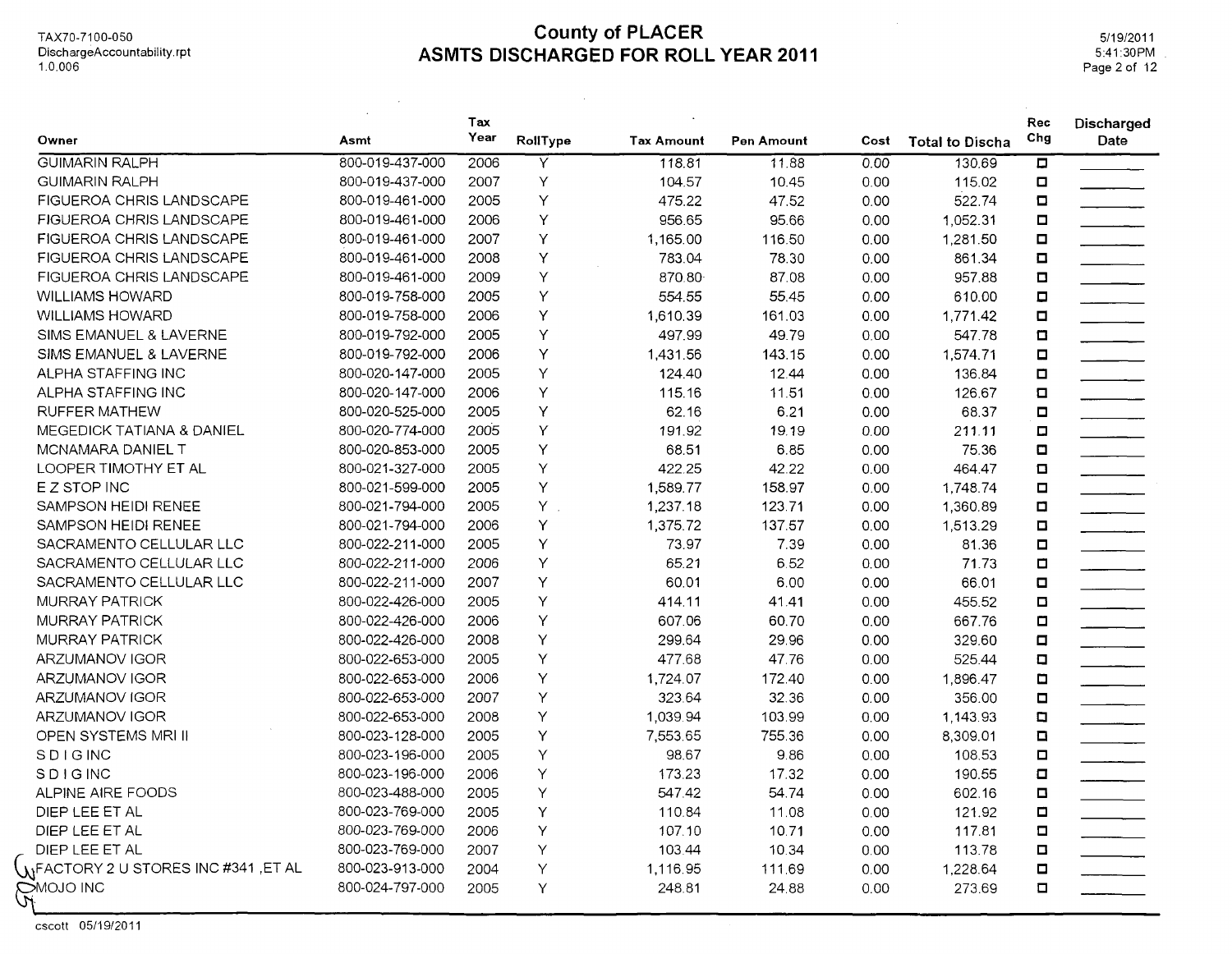TAX70-71 00-050 DischargeAccountability.rpt 1.0.006

#### **County of PLACER ASMTS DISCHARGED FOR ROLL YEAR 2011**

5/19/2011 5:41:30PM Page 3 of 12

| Owner                         | Asmt            | Tax<br>Year | RollType | Tax Amount | Pen Amount | Cost | <b>Total to Discha</b> | Rec<br>Chg              | <b>Discharged</b><br>Date |
|-------------------------------|-----------------|-------------|----------|------------|------------|------|------------------------|-------------------------|---------------------------|
| EARTHWORKS ENVIRONMENTAL INC  | 800-024-824-000 | 2005        | Y        | 600.77     | 60.07      | 0.00 | 660.84                 | $\overline{\mathbf{a}}$ |                           |
| EARTHWORKS ENVIRONMENTAL INC  | 800-024-824-000 | 2006        | Y        | 676.91     | 67.69      | 0.00 | 744.60                 | $\Box$                  |                           |
| QUANTUM CONSTRUCTION INC      | 800-024-895-000 | 2005        | Υ        | 343.75     | 34.37      | 0.00 | 378.12                 | $\Box$                  |                           |
| QUANTUM CONSTRUCTION INC      | 800-024-895-000 | 2006        | Υ        | 430.67     | 43.06      | 0.00 | 473.73                 | $\blacksquare$          |                           |
| <b>FLANERY JUSTIN S</b>       | 800-024-993-000 | 2005        | Υ        | 263.51     | 26.35      | 0,00 | 289.86                 | $\Box$                  |                           |
| FLANERY JUSTIN S              | 800-024-993-000 | 2006        | Υ        | 291.31     | 29.13      | 0,00 | 320.44                 | α                       |                           |
| FLANERY JUSTIN S              | 800-024-993-000 | 2007        | Υ        | 303.18     | 30.31      | 0.00 | 333.49                 | $\Box$                  |                           |
| <b>FLANERY JUSTIN S</b>       | 800-024-993-000 | 2008        | Υ        | 338.38     | 33.83      | 0.00 | 372.21                 | $\Box$                  |                           |
| <b>GARMAN MIKE</b>            | 800-025-076-000 | 2005        | Y        | 535.11     | 53.51      | 0.00 | 588.62                 | $\blacksquare$          |                           |
| <b>GARMAN MIKE</b>            | 800-025-076-000 | 2006        | Υ        | 499.94     | 49.99      | 0.00 | 549.93                 | $\Box$                  |                           |
| <b>GARMAN MIKE</b>            | 800-025-076-000 | 2007        | Υ        | 1,398.20   | 139.82     | 0.00 | 1,538.02               | $\Box$                  |                           |
| <b>GARMAN MIKE</b>            | 800-025-076-000 | 2008        | Υ        | 1,394.58   | 139.45     | 0.00 | 1,534.03               | $\blacksquare$          |                           |
| STREET TOYZ PERFORMANCE INC   | 800-025-264-000 | 2005        | Y        | 135.61     | 13.56      | 0.00 | 149.17                 | $\blacksquare$          |                           |
| STREET TOYZ PERFORMANCE INC   | 800-025-264-000 | 2006        | Υ        | 126.99     | 12.69      | 0.00 | 139.68                 | $\Box$                  |                           |
| <b>KREISS JOHN</b>            | 800-025-909-000 | 2005        | Υ        | 381.70     | 38.17      | 0.00 | 419.87                 | $\blacksquare$          |                           |
| CROSTHWAITE CATHY             | 800-025-928-000 | 2005        | Y        | 739.93     | 73.99      | 0.00 | 813.92                 | $\Box$                  |                           |
| <b>CROSTHWAITE CATHY</b>      | 800-025-928-000 | 2006        | Y        | 723.02     | 72.30      | 0.00 | 795.32                 | $\Box$                  |                           |
| WESTWARD INVESTORS INC        | 800-025-980-000 | 2005        | Υ        | 164.11     | 16.41      | 0.00 | 180.52                 | $\Box$                  |                           |
| WESTWARD INVESTORS INC        | 800-025-980-000 | 2006        | Y        | 679.58     | 67.95      | 0.00 | 747.53                 | $\Box$                  |                           |
| TECH NET INC                  | 800-026-061-000 | 2005        | Υ        | 91.83      | 9.18       | 0.00 | 101.01                 | $\Box$                  |                           |
| TECH NET INC                  | 800-026-061-000 | 2006        | Y        | 101.72     | 10.17      | 0.00 | 111.89                 | $\Box$                  |                           |
| TECH NET INC                  | 800-026-061-000 | 2007        | Υ        | 454.37     | 45.43      | 0.00 | 499.80                 | $\Box$                  |                           |
| ACCESS ROSEVILLE INC          | 800-026-924-000 | 2005        | Υ        | 124.41     | 12.44      | 0.00 | 136.85                 | $\Box$                  |                           |
| ACCESS ROSEVILLE INC          | 800-026-924-000 | 2006        | Υ        | 350.12     | 35.01      | 0.00 | 385.13                 | $\blacksquare$          |                           |
| <b>OCCASION NAILS</b>         | 800-026-948-000 | 2005        | Υ        | 211.87     | 21.18      | 0.00 | 233.05                 | $\blacksquare$          |                           |
| CUSTOM MANUFACTURED HOMES INC | 800-026-952-000 | 2005        | Y        | 443.01     | 44.30      | 0.00 | 487.31                 | $\Box$                  |                           |
| QUINONES MELANIE & JOHN       | 800-027-018-000 | 2005        | Υ        | 667.45     | 66.74      | 0.00 | 734.19                 | $\Box$                  |                           |
| AUBURN WINDOW COVERING &      | 800-027-226-000 | 2005        | Υ        | 342.42     | 34.24      | 0.00 | 376.66                 | $\Box$                  |                           |
| AUBURN WINDOW COVERING &      | 800-027-226-000 | 2006        | Υ        | 349.74     | 34.97      | 0.00 | 384.71                 | $\Box$                  |                           |
| AUBURN WINDOW COVERING &      | 800-027-226-000 | 2007        | Υ        | 1,253.14   | 125.31     | 0.00 | 1,378.45               | $\Box$                  |                           |
| AUBURN WINDOW COVERING &      | 800-027-226-000 | 2008        | Y        | 141.05     | 14.10      | 0.00 | 155.15                 | $\Box$                  |                           |
| <b>TAHOE CITY KAYAK INC</b>   | 800-027-481-000 | 2005        | Υ        | 299.63     | 29.96      | 0.00 | 329.59                 | $\Box$                  |                           |
| TAHOE CITY KAYAK INC          | 800-027-481-000 | 2006        | Υ        | 586.26     | 58.62      | 0.00 | 644.88                 | $\Box$                  |                           |
| <b>TAHOE CITY KAYAK INC</b>   | 800-027-481-000 | 2007        | Υ        | 534.53     | 53.45      | 0.00 | 587.98                 | $\Box$                  |                           |
| P C S DIRECT INC              | 800-027-574-000 | 2005        | Υ        | 97.95      | 9.79       | 0.00 | 107.74                 | $\Box$                  |                           |
| P C S DIRECT INC              | 800-027-574-000 | 2006        | Y        | 214.19     | 21.41      | 0.00 | 235.60                 | o                       |                           |
| P C S DIRECT INC              | 800-027-574-000 | 2007        | Υ        | 254.49     | 25.44      | 0.00 | 279.93                 | O                       |                           |
| UCREVISTONS LANDSCAPE SERVICE | 800-027-600-000 | 2005        | Υ        | 61.96      | 6.19       | 0.00 | 68.15                  | $\blacksquare$          |                           |
| SHARP BUILDING MAINTENANCE    | 800-027-603-000 | 2005        | Υ        | 140.31     | 14.03      | 0.00 | 154.34                 | $\Box$                  |                           |

cscott 05/19/2011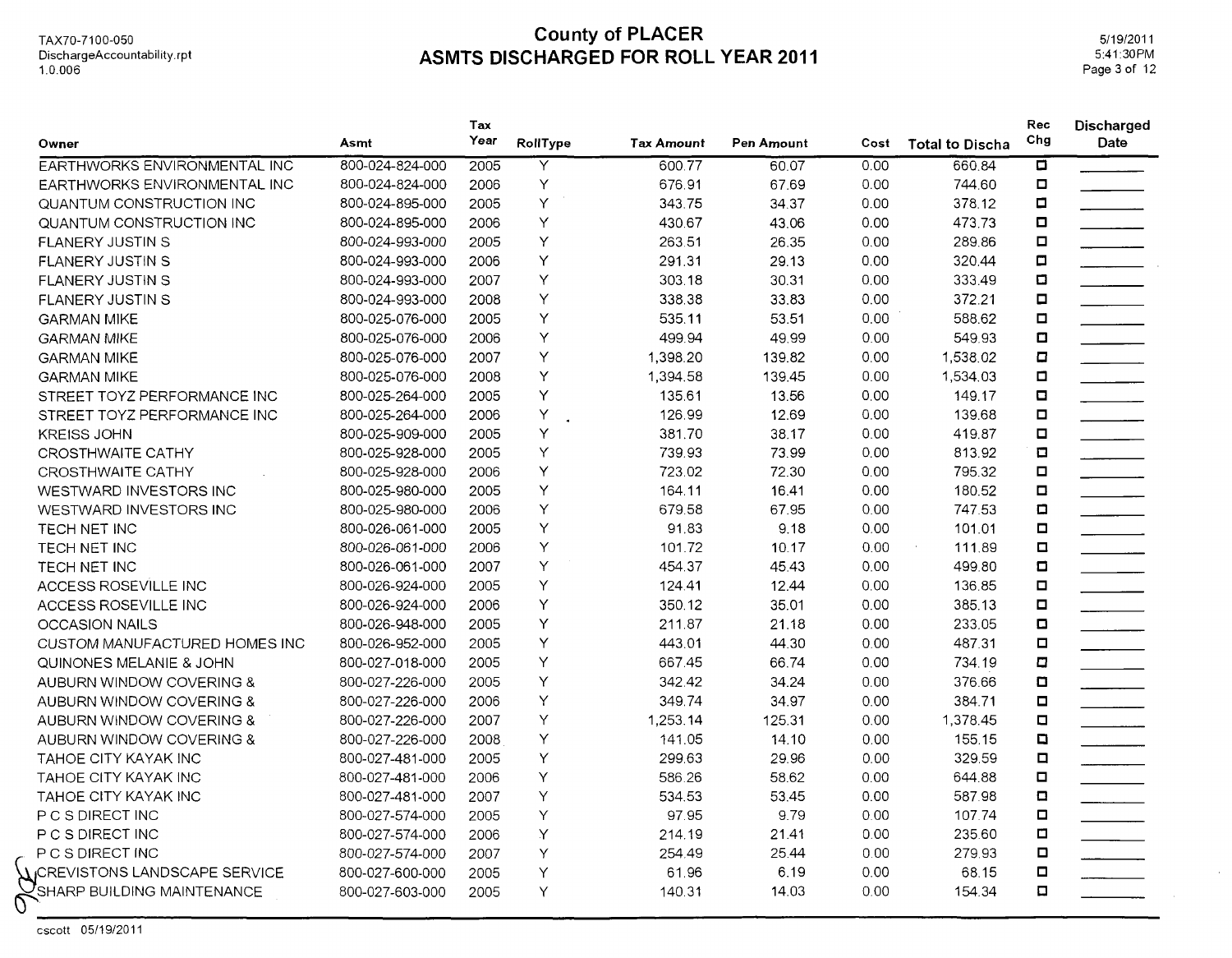5/19/2011 5:41 :30PM Page 4 of 12

 $\sim$ 

|                                      |                 | Tax  |                |                   |            |      |                        | Rec                     | Discharged               |
|--------------------------------------|-----------------|------|----------------|-------------------|------------|------|------------------------|-------------------------|--------------------------|
| Owner                                | Asmt            | Year | RollType       | <b>Tax Amount</b> | Pen Amount | Cost | <b>Total to Discha</b> | Chg                     | Date                     |
| SHARP BUILDING MAINTENANCE           | 800-027-603-000 | 2006 | $\overline{Y}$ | 190.15            | 19.01      | 0.00 | 209.16                 | $\overline{\mathbf{a}}$ |                          |
| <b>IMPERIAL HOME DECOR GROUP INC</b> | 800-027-641-000 | 2005 | Y              | 98.93             | 9.89       | 0.00 | 108.82                 | $\Box$                  |                          |
| IMPERIAL HOME DECOR GROUP INC        | 800-027-641-000 | 2006 | Y              | 121.56            | 12.15      | 0.00 | 133.71                 | $\Box$                  |                          |
| AMERICAS BACKYARDS                   | 800-027-787-000 | 2005 | Y              | 1,002.88          | 100.28     | 0.00 | 1,103.16               | $\Box$                  |                          |
| AMERICAS BACKYARDS                   | 800-027-787-000 | 2006 | $\mathsf{Y}$   | 988.96            | 98.89      | 0.00 | 1,087.85               | $\Box$                  |                          |
| AMERICAS BACKYARDS                   | 800-027-787-000 | 2007 | Υ              | 1,200.33          | 120.03     | 0.00 | 1,320.36               | $\Box$                  |                          |
| AMERICAS BACKYARDS                   | 800-027-787-000 | 2008 | Υ              | 1,200.40          | 120.04     | 0.00 | 1,320.44               | $\Box$                  |                          |
| AMERICAS BACKYARDS                   | 800-027-787-000 | 2009 | Υ              | 845.06            | 84.50      | 0.00 | 929.56                 | $\Box$                  |                          |
| SINGH JASWINDAR JEET                 | 800-027-974-000 | 2005 | Υ              | 721.97            | 72.19      | 0.00 | 794.16                 | $\Box$                  | $\overline{\phantom{a}}$ |
| <b>KLENTZ GREG</b>                   | 800-027-977-000 | 2005 | Y              | 1,325.08          | 132.50     | 0.00 | 1,457.58               | $\Box$                  |                          |
| <b>KLENTZ GREG</b>                   | 800-027-977-000 | 2006 | Υ              | 1,325.34          | 132.53     | 0.00 | 1,457.87               | O                       |                          |
| DINH PETER ET AL                     | 800-028-282-000 | 2005 | Υ              | 431.11            | 43.11      | 0.00 | 474.22                 | O                       | $\overline{\phantom{a}}$ |
| <b>DYNESCO</b>                       | 800-028-619-000 | 2005 | Y              | 1,667.55          | 166.75     | 0.00 | 1,834.30               | $\Box$                  |                          |
| <b>DYNESCO</b>                       | 800-028-619-000 | 2006 | Υ              | 1,534.50          | 153.45     | 0.00 | 1,687.95               | $\Box$                  | $\overline{\phantom{a}}$ |
| <b>B &amp; B WINE MERCHANTS INC</b>  | 800-028-662-000 | 2005 | Υ              | 1,297.13          | 129.71     | 0.00 | 1,426.84               | $\blacksquare$          | $\overline{\phantom{a}}$ |
| <b>B &amp; B WINE MERCHANTS INC</b>  | 800-028-662-000 | 2006 | Υ              | 1,322.04          | 132.20     | 0.00 | 1,454.24               | $\Box$                  |                          |
| <b>B &amp; B WINE MERCHANTS INC</b>  | 800-028-662-000 | 2008 | Y              | 466.60            | 46.66      | 0.00 | 513.26                 | $\Box$                  |                          |
| <b>BONACHEA PATRICIA</b>             | 800-028-781-000 | 2005 | Y              | 104.15            | 10.41      | 0.00 | 114.56                 | $\Box$                  |                          |
| RECON SERVICES LLC                   | 800-028-913-000 | 2005 | $\cdot$ Y      | 543.91            | 54.39      | 0.00 | 598.30                 | ο                       |                          |
| TURNIPSEED WILLIAM R MD              | 800-028-951-000 | 2005 | Y              | 88.38             | 8.83       | 0.00 | 97.21                  | $\Box$                  |                          |
| TURNIPSEED WILLIAM R MD              | 800-028-951-000 | 2006 | Υ              | 84.67             | 8.46       | 0.00 | 93.13                  | o                       | $\overline{\phantom{a}}$ |
| <b>ATHARI ALI</b>                    | 800-028-955-000 | 2005 | Υ              | 125.23            | 12.52      | 0.00 | 137.75                 | ο                       |                          |
| MCCARTY JEREMY                       | 800-028-986-000 | 2005 | Υ              | 58.00             | 5.80       | 0.00 | 63.80                  | $\Box$                  |                          |
| CAREER MANAGEMENT SOLUTION           | 800-029-188-000 | 2005 | Υ              | 100.84            | 10.08      | 0.00 | 110.92                 | $\Box$                  | $\overline{\phantom{a}}$ |
| JTH FRAMING INC                      | 800-029-198-000 | 2005 | Υ              | 1,289.00          | 128.90     | 0.00 | 1,417.90               | $\Box$                  |                          |
| DAN GOODRICH EXCAVATING INC          | 800-029-219-000 | 2001 | Υ              | 3,135.61          | 313.56     | 0.00 | 3,449.17               | $\Box$                  | <u> 1990 - Jan Ja</u>    |
| MCGILL KYRIA & DANNY                 | 800-029-251-000 | 2005 | Y              | 482.30            | 48.23      | 0.00 | 530.53                 | о                       |                          |
| MCGILL KYRIA & DANNY                 | 800-029-251-000 | 2006 | Υ              | 1,437.60          | 143.76     | 0.00 | 1,581.36               | $\blacksquare$          | $\overline{\phantom{a}}$ |
| <b>UDERITZ GARY A</b>                | 800-029-255-000 | 2005 | Υ              | 1,269.98          | 126.99     | 0.00 | 1,396.97               | O                       |                          |
| D & D WESTLAKE CALIFORNIA INC        | 800-029-292-000 | 2005 | Y              | 1,504.38          | 150.43     | 0.00 | 1,654.81               | $\Box$                  |                          |
| D & D WESTLAKE CALIFORNIA INC        | 800-029-292-000 | 2006 | Υ              | 1,584.30          | 158.43     | 0.00 | 1,742.73               | α                       |                          |
| LINCOLN-AUTO-BODY-II                 | 800-029-318-000 | 2005 | Υ              | 1,171.89          | 117.18     | 0.00 | 1,289.07               | ◘                       | $\overline{\phantom{a}}$ |
| CROMWELL & COMPANY                   | 800-029-329-000 | 2005 | Υ              | 1,159.47          | 115.94     | 0.00 | 1,275.41               | ο                       |                          |
| MCLEOD LEMUEL                        | 800-029-407-000 | 2005 | Υ              | 2,097.64          | 209.76     | 0.00 | 2,307.40               | $\Box$                  | _________________        |
| A L Y INVESTMENT GROUP LLC           | 800-029-443-000 | 2005 | Y              | 272.32            | 27.23      | 0.00 | 299.55                 | $\Box$                  |                          |
| A L Y INVESTMENT GROUP LLC           | 800-029-443-000 | 2006 | Y              | 295.14            | 29.51      | 0.00 | 324.65                 | $\Box$                  | <u> 1999 - Jan Ja</u>    |
| A L Y INVESTMENT GROUP LLC           | 800-029-443-000 | 2007 | Y              | 671.53            | 67.15      | 0.00 | 738.68                 | $\Box$                  |                          |
| UALY INVESTMENT GROUP LLC            | 800-029-443-000 | 2008 | Υ              | 1,062.51          | 106.25     | 0.00 | 1,168.76               | O                       |                          |
| ONGUYEN HUNG                         | 800-029-461-000 | 2005 | Y              | 280.96            | 28.09      | 0.00 | 309.05                 | $\Box$                  |                          |
|                                      |                 |      |                |                   |            |      |                        |                         |                          |

cscott 05/1 9/2011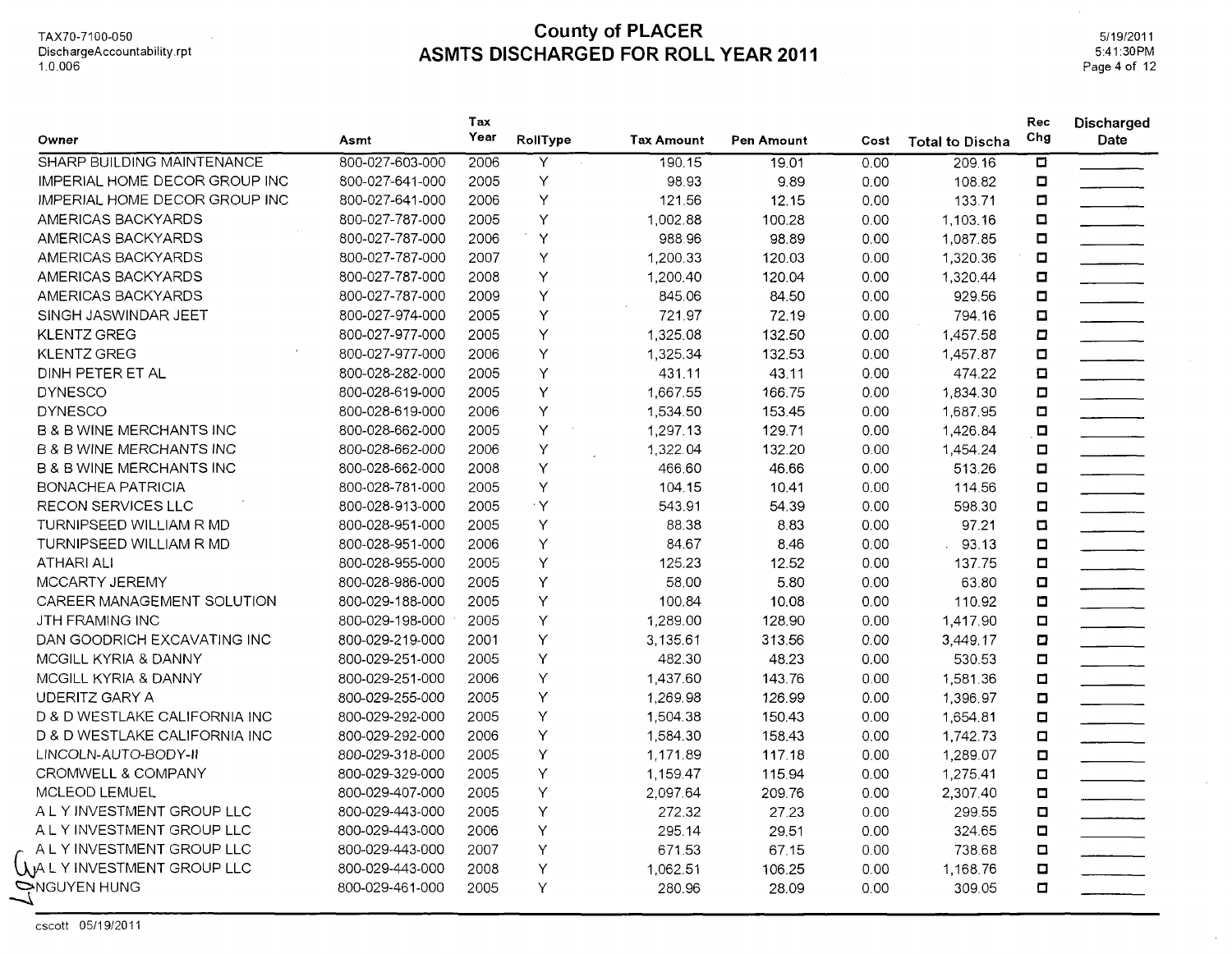TAX70-7100-050 DischargeAccountability.rpt 1.0.006  $\sim 10$ 

## **County of PLACER ASMTS DISCHARGED FOR ROLL YEAR 2011**

5/19/2011 5:41:30PM Page 5 of 12

| Owner                                                             | Asmt            | Tax<br>Year | RollType                | <b>Tax Amount</b> | Pen Amount | Cost | <b>Total to Discha</b> | Rec<br>Chg              | Discharged<br>Date |
|-------------------------------------------------------------------|-----------------|-------------|-------------------------|-------------------|------------|------|------------------------|-------------------------|--------------------|
| PHOTO WISE                                                        | 800-029-611-000 | 2005        | $\overline{\mathsf{Y}}$ | 254.54            | 25.45      | 0.00 | 279.99                 | $\overline{\mathbf{u}}$ |                    |
| CAUMANI FILEMON                                                   | 800-029-650-000 | 2005        | Υ                       | 1,302.43          | 130.24     | 0.00 | 1,432.67               | О                       |                    |
| <b>BUTCHER THOMAS J</b>                                           | 800-029-696-000 | 2005        | Υ                       | 390.43            | 39.04      | 0.00 | 429.47                 | О                       |                    |
| POWERBOATS OF ROCKLIN                                             | 800-029-717-000 | 2005        | Υ                       | 532.35            | 53.23      | 0.00 | 585.58                 | $\Box$                  |                    |
| POWERBOATS OF ROCKLIN                                             | 800-029-717-000 | 2006        | Y                       | 589.10            | 58.91      | 0.00 | 648.01                 | $\Box$                  |                    |
| CELTIC CATERING ROSEVILLE INC                                     | 800-029-798-000 | 2005        | Υ                       | 4,037.95          | 403.79     | 0.00 | 4,441.74               | □                       |                    |
| CELTIC CATERING ROSEVILLE INC                                     | 800-029-798-000 | 2006        | Υ                       | 5,002.51          | 500.25     | 0.00 | 5,502.76               | O                       |                    |
| STROUD KATHLEEN                                                   | 800-029-942-000 | 2005        | Υ                       | 144.70            | 14.47      | 0.00 | 159.17                 | $\Box$                  |                    |
| <b>VISIONET INC</b>                                               | 800-029-974-000 | 2005        | Υ                       | 841.86            | 84.18      | 0.00 | 926.04                 | $\Box$                  |                    |
| VISIONET INC                                                      | 800-029-974-000 | 2006        | Υ                       | 2,584.86          | 258.48     | 0.00 | 2,843.34               | $\Box$                  |                    |
| DIGITAL PATH NETWORKS INC                                         | 800-030-052-000 | 2005        | Υ                       | 317.38            | 31.73      | 0.00 | 349.11                 | $\Box$                  |                    |
| DIGITAL PATH NETWORKS INC                                         | 800-030-052-000 | 2006        | Υ                       | 393.05            | 39.30      | 0.00 | 432.35                 | $\Box$                  |                    |
| DIGITAL PATH NETWORKS INC                                         | 800-030-052-000 | 2007        | Υ                       | 1,842.80          | 184.28     | 0.00 | 2,027.08               | $\Box$                  |                    |
| WILLIAMS JULIE A                                                  | 800-030-081-000 | 2005        | Υ                       | 360.75            | 36.07      | 0.00 | 396.82                 | О                       |                    |
| <b>SHAUL JASON</b>                                                | 800-030-087-000 | 2005        | Υ                       | 60.86             | 6.08       | 0.00 | 66.94                  | Ο                       |                    |
| SHAUL JASON                                                       | 800-030-087-000 | 2006        | Υ                       | 141.33            | 14.13      | 0.00 | 155.46                 | □                       |                    |
| PAGDANGANAN ALFREDO & MARIANITA                                   | 800-030-162-000 | 2005        | Υ                       | 190.69            | 19.06      | 0.00 | 209.75                 | O                       |                    |
| PAGDANGANAN ALFREDO & MARIANITA                                   | 800-030-162-000 | 2006        | Υ                       | 234.04            | 23.40      | 0.00 | 257.44                 | $\Box$                  | $\frac{1}{2}$      |
| <b>VU LONNA</b>                                                   | 800-030-206-000 | 2005        | Υ                       | 231.39            | 23.13      | 0.00 | 254.52                 | $\Box$                  |                    |
| <b>HERRIE ELLEN</b>                                               | 800-030-234-000 | 2005        | Υ                       | 363.03            | 36.30      | 0.00 | 399.33                 | $\Box$                  |                    |
| <b>HERRIE ELLEN</b>                                               | 800-030-234-000 | 2006        | Υ                       | 856.78            | 85.67      | 0.00 | 942.45                 | O                       |                    |
| LEWIS EMMETT L JR                                                 | 800-030-238-000 | 2005        | Υ                       | 1,738.18          | 173.81     | 0.00 | 1.911.99               | $\Box$                  |                    |
| LEWIS EMMETT L JR                                                 | 800-030-238-000 | 2006        | Υ                       | 1,939.34          | 193.93     | 0.00 | 2,133.27               | Ο                       |                    |
| <b>REMEDIATION THRU RESTORATION INC</b>                           | 800-030-266-000 | 2005        | Υ                       | 515.65            | 51.56      | 0.00 | 567.21                 | ◘                       |                    |
| VRT&PLLC                                                          | 800-030-268-000 | 2005        | Υ                       | 6,765.09          | 676.50     | 0.00 | 7,441.59               | Ο                       |                    |
| NEITHERCUTT CONSTRUCTION INC                                      | 800-030-304-000 | 2005        | Υ                       | 23.86             | 2.38       | 0.00 | 26.24                  | $\Box$                  |                    |
| NEITHERCUTT CONSTRUCTION INC                                      | 800-030-304-000 | 2006        | Υ                       | 6,697.79          | 669.77     | 0.00 | 7,367.56               | $\Box$                  |                    |
| 4H AFTER SCHOOL CHILD CARE PROGRA                                 | 800-030-330-000 | 2005        | Υ                       | 160.88            | 16.08      | 0.00 | 176.96                 | $\Box$                  |                    |
| ANGIN MARC R & AUBREY L                                           | 800-030-363-000 | 2005        | Υ                       | 1,270.44          | 127.04     | 0.00 | 1,397.48               | $\Box$                  |                    |
| ANGIN MARC R & AUBREY L                                           | 800-030-363-000 | 2006        | Υ                       | 499.94            | 49.99      | 0.00 | 549.93                 | $\Box$                  |                    |
| ANGIN MARC R & AUBREY L                                           | 800-030-363-000 | 2007        | Y                       | 1,398.20          | 139.82     | 0.00 | 1,538.02               | $\Box$                  |                    |
| VIGIL JOE A III                                                   | 800-030-386-000 | 2005        | Υ                       | 469.68            | 46.96      | 0.00 | 516.64                 | o                       |                    |
| MARTIN GRANGER E JR                                               | 800-030-519-000 | 2005        | Υ                       | 776.37            | 77.63      | 0.00 | 854.00                 | O                       |                    |
| MARTIN GRANGER E JR                                               | 800-030-519-000 | 2006        | Υ                       | 1,002.23          | 100.22     | 0.00 | 1,102.45               | o                       |                    |
| MARTIN GRANGER E JR                                               | 800-030-519-000 | 2007        | Υ                       | 145.06            | 14.50      | 0.00 | 159.56                 | $\Box$                  |                    |
| MARTIN GRANGER E JR                                               | 800-030-519-000 | 2008        | Υ                       | 144.75            | 14.47      | 0.00 | 159.22                 | o                       |                    |
| C TECH SYSTEMS INC                                                | 800-030-568-000 | 2005        | Υ                       | 543.26            | 54.32      | 0.00 | 597.58                 | $\Box$                  |                    |
| NEWSTAR ADJUSTING COMPANY INC                                     | 800-030-651-000 | 2005        | Υ                       | 387.98            | 38.79      | 0.00 | 426.77                 | $\Box$                  |                    |
| $\mathcal{W}_{\mathsf{PHAM\,LE\,T}}$<br>$\mathcal{O}$<br>$\infty$ | 800-030-662-000 | 2005        | Υ                       | 389.15            | 38.91      | 0.00 | 428.06                 | O                       |                    |

 $\sum_{\text{cscott}}$  05/19/2011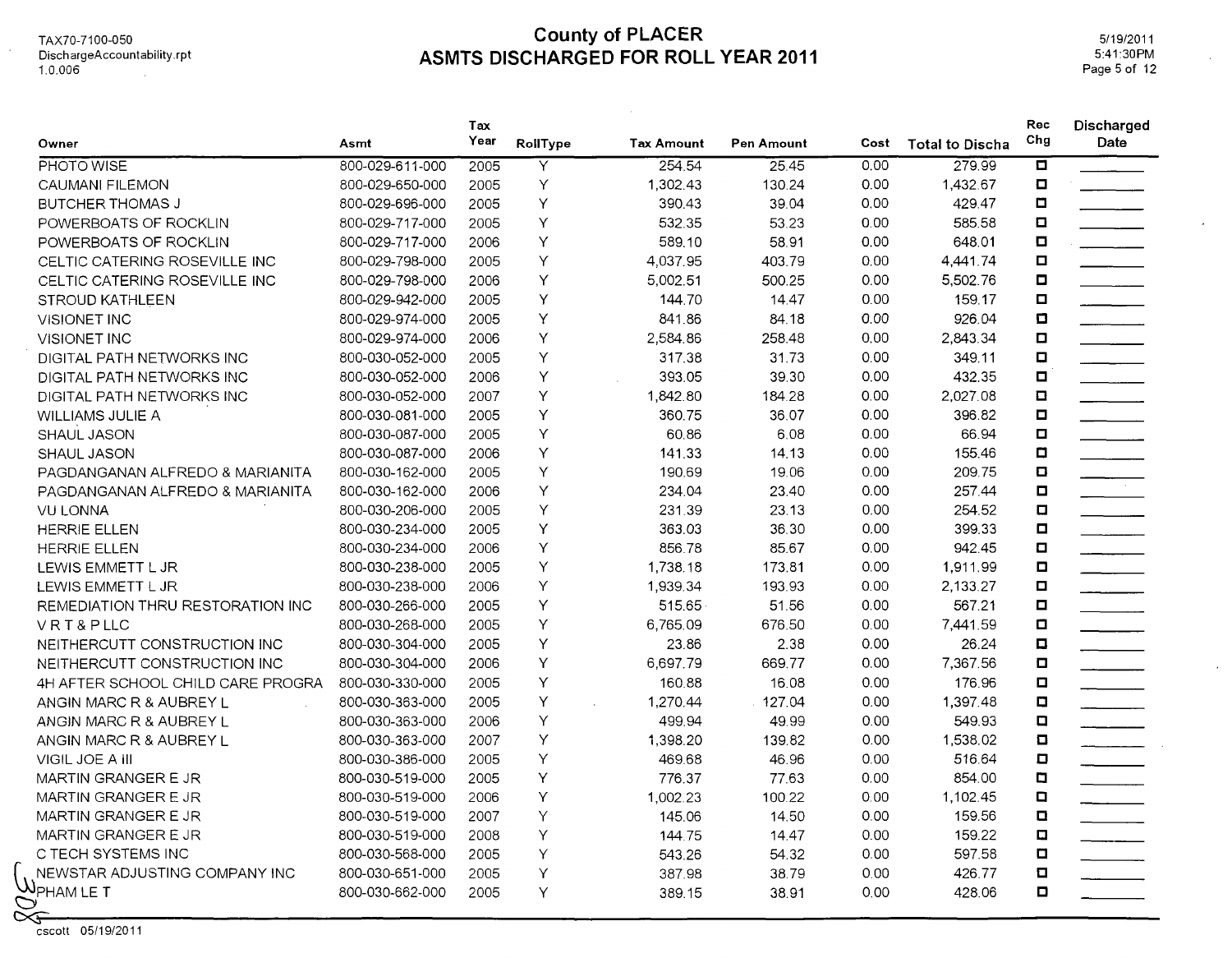$\mathcal{A}$ 

5/19/2011 5:41:30PM Page 6 of 12

 $\bar{\lambda}$ 

| Owner                                    | Asmt            | Tax<br>Year | RollType                | <b>Tax Amount</b> | Pen Amount | Cost | <b>Total to Discha</b> | Rec<br>Chg              | Discharged<br>Date       |
|------------------------------------------|-----------------|-------------|-------------------------|-------------------|------------|------|------------------------|-------------------------|--------------------------|
| PHAM LE T                                | 800-030-662-000 | 2006        | $\overline{\mathsf{Y}}$ | 477.55            | 47.75      | 0.00 | 525.30                 | $\overline{\mathbf{p}}$ |                          |
| NORTH VALLEY WOOD PRODUCTS INC           | 800-030-682-000 | 2005        | Y                       | 1,791.56          | 179.15     | 0.00 | 1,970.71               | $\Box$                  |                          |
| RYPTIDE CONSULTING SERVICES              | 800-030-684-000 | 2005        | Υ                       | 382.88            | 38.28      | 0.00 | 421.16                 | $\Box$                  |                          |
| CASTILLO ROSA M                          | 800-030-744-000 | 2005        | Υ                       | 482.30            | 48.23      | 0.00 | 530.53                 | □                       |                          |
| OTWELL WAYNE ET AL                       | 800-030-837-000 | 2005        | Υ                       | 462.41            | 46.24      | 0.00 | 508.65                 | $\Box$                  |                          |
| <b>CAI XUAN</b>                          | 800-030-894-000 | 2005        | Υ                       | 482.30            | 48.23      | 0.00 | 530.53                 | $\Box$                  |                          |
| <b>CAI XUAN</b>                          | 800-030-894-100 | 2005        | Υ                       | 3,814.52          | 381.45     | 0.00 | 4,195.97               | о                       |                          |
| SUSSMAN MURRAY & DOROTHY                 | 800-030-912-000 | 2005        | Y                       | 619.18            | 61.91      | 0.00 | 681.09                 | О                       | $\mathcal{L}$            |
| YOUNG CINDY                              | 800-030-915-000 | 2005        | Y                       | 382.88            | 38.28      | 0.00 | 421.16                 | $\Box$                  |                          |
| LEE CHIL SUNG & PUN CHA                  | 800-030-978-000 | 2005        | Υ                       | 497.99            | 49.79      | 0.00 | 547.78                 | $\Box$                  |                          |
| KYO PO MARKET OF SACRAMENTO INC          | 800-031-009-000 | 2005        | Υ                       | 2,484.49          | 248.44     | 0.00 | 2,732.93               | 0                       |                          |
| COYOTES LAKE TAHOE INC                   | 800-031-037-000 | 2005        | Υ                       | 485.75            | 48.57      | 0.00 | 534.32                 | О                       |                          |
| COYOTES LAKE TAHOE INC                   | 800-031-037-000 | 2006        | Y                       | 528.89            | 52.88      | 0.00 | 581.77                 | $\Box$                  |                          |
| STEVES PLACE LLC                         | 800-031-054-000 | 2005        | Y                       | 1,279.59          | 127.95     | 0.00 | 1,407.54               | 0                       |                          |
| STEVES PLACE LLC                         | 800-031-054-000 | 2006        | Υ                       | 1,357.12          | 135.71     | 0.00 | 1,492.83               | $\Box$                  |                          |
| RAFFERTY CREIGHTON                       | 800-031-088-000 | 2005        | Y                       | 181.99            | 18.19      | 0.00 | 200.18                 | O                       |                          |
| OBRIEN PAUL & TERI                       | 800-031-140-000 | 2005        | Υ                       | 237.08            | 23.70      | 0.00 | 260.78                 | 0                       |                          |
| <b>LANGHAM LARRY</b>                     | 800-031-150-000 | 2005        | Υ                       | 1,195.85          | 119.58     | 0.00 | 1,315.43               | о                       |                          |
| LANGHAM LARRY                            | 800-031-150-000 | 2006        | Y                       | 1,359.41          | 135.94     | 0.00 | 1,495.35               | $\Box$                  | $\overline{\phantom{a}}$ |
| HIP CHIX STUDIOS INC                     | 800-031-156-000 | 2005        | Y                       | 352.37            | 35.23      | 0.00 | 387.60                 | $\Box$                  |                          |
| HIP CHIX STUDIOS INC                     | 800-031-156-000 | 2006        | Υ                       | 366.20            | 36.62      | 0.00 | 402.82                 | $\Box$                  |                          |
| NICHOLAS GREGORY P                       | 800-031-159-000 | 2005        | Υ                       | 2,203.98          | 220.39     | 0.00 | 2,424.37               | $\Box$                  |                          |
| NICHOLAS GREGORY P                       | 800-031-159-000 | 2006        | Y                       | 1,783.50          | 178.35     | 0.00 | 1,961.85               | $\Box$                  |                          |
| <b>HUGGINS CHARLES C</b>                 | 800-031-207-000 | 2005        | Y                       | 352.37            | 35.23      | 0.00 | 387.60                 | $\blacksquare$          |                          |
| <b>TUCKY WALTER</b>                      | 800-031-224-000 | 2005        | Y                       | 390.43            | 39.04      | 0.00 | 429.47                 | о                       |                          |
| <b>ENCOURAGYM</b>                        | 800-031-234-000 | 2005        | Υ                       | 391.10            | 39.11      | 0.00 | 430.21                 | $\Box$                  |                          |
| CORNERSTONE GROUP                        | 800-031-235-000 | 2005        | Y                       | 1,738.18          | 173.81     | 0.00 | 1,911.99               | 0                       | $\overline{a}$           |
| CORNERSTONE GROUP                        | 800-031-235-000 | 2006        | Y                       | 1,939.34          | 193.93     | 0.00 | 2,133.27               | $\Box$                  |                          |
| TRAN LONG YAN                            | 800-031-256-000 | 2005        | Y                       | 386.71            | 38.67      | 0.00 | 425.38                 | $\blacksquare$          |                          |
| HUBBARD JOHN                             | 800-031-264-000 | 2005        | Y                       | 79.75             | 7.97       | 0.00 | 87.72                  | $\blacksquare$          | $\overline{\phantom{a}}$ |
| SHANK RAYMOND V                          | 800-031-278-000 | 2005        | Υ                       | 801.30            | 80.13      | 0.00 | 881.43                 | 0                       | <u>.</u><br>Tanzania     |
| MANZO MARIA T                            | 800-031-383-000 | 2005        | Υ                       | 401.80            | 40.18      | 0.00 | 441.98                 | $\Box$                  |                          |
| R L M SERVICES INC                       | 800-031-471-000 | 2005        | Υ                       | 390.43            | 39.04      | 0.00 | 429.47                 | $\Box$                  |                          |
| MILLER LENA                              | 800-031-489-000 | 2005        | Υ                       | 1,297.13          | 129.71     | 0.00 | 1,426.84               | $\Box$                  |                          |
| SPALLIERO JOSEPH                         | 800-031-490-000 | 2005        | Y                       | 89.10             | 8.91       | 0.00 | 98.01                  | O                       |                          |
| SPALLIERO JOSEPH                         | 800-031-490-000 | 2006        | Y                       | 98.68             | 9.86       | 0.00 | 108.54                 | $\Box$                  |                          |
| <b>JOLANDCO INC</b>                      | 800-031-523-000 | 2005        | Υ                       | 1,793.73          | 179.37     | 0.00 | 1,973.10               | O                       |                          |
| $\chi_i$ DIVERSIFIED SUSTAINABLE SYSTEMS | 800-031-664-000 | 2005        | Y                       | 246.45            | 24.64      | 0.00 | 271.09                 | $\Box$                  |                          |
| HERITAGE HARDSCAPE INC                   | 800-031-703-000 | 2005        | Y                       | 1,817.52          | 181.75     | 0.00 | 1,999.27               | $\Box$                  |                          |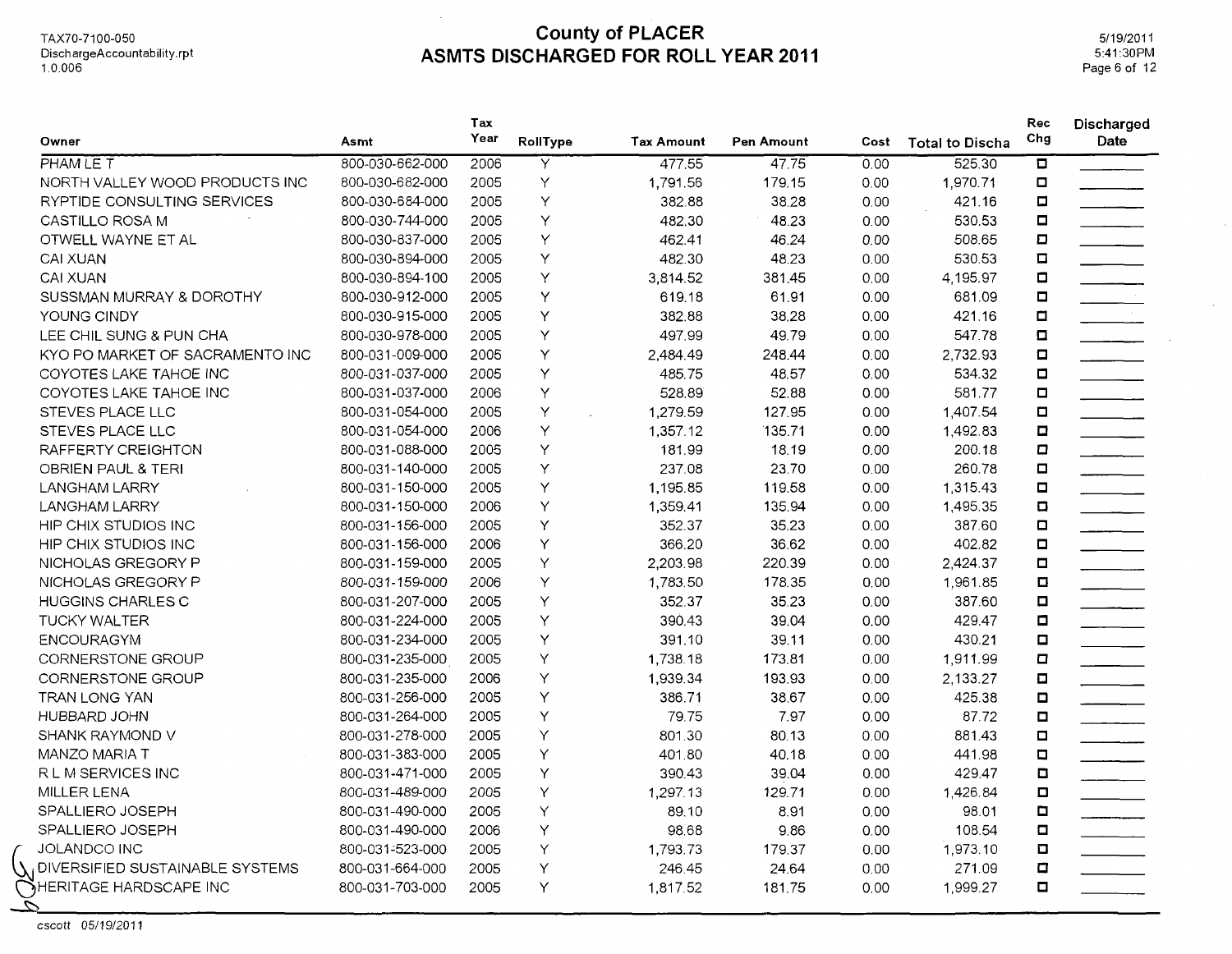DischargeAccountability.rpt 1.0.006

#### **County of PLACER** TAX70-7100-050 **ASMTS DISCHARGED FOR ROLL YEAR 2011**

5/19/2011 5:41:30PM Page 7 of 12

| Owner                                    | Asmt            | Tax<br>Year | RollType | <b>Tax Amount</b> | Pen Amount | Cost | <b>Total to Discha</b> | Rec<br>Chg     | Discharged<br>Date |
|------------------------------------------|-----------------|-------------|----------|-------------------|------------|------|------------------------|----------------|--------------------|
| <b>KELLYS COFFEE &amp; FUDGE FACTORY</b> | 800-031-733-000 | 2005        | Y        | 354.60            | 35.46      | 0.00 | 390.06                 | ō              |                    |
| <b>KELLYS COFFEE &amp; FUDGE FACTORY</b> | 800-031-733-000 | 2006        | Υ        | 370.49            | 37.04      | 0.00 | 407.53                 | $\blacksquare$ |                    |
| IL GIARDINO                              | 800-031-734-000 | 2005        | Y        | 469.68            | 46.96      | 0.00 | 516.64                 | $\Box$         |                    |
| <b>GIARDINO IL</b>                       | 800-031-734-000 | 2006        | Y        | 350.46            | 35.04      | 0.00 | 385.50                 | $\blacksquare$ |                    |
| IL GIARDINO                              | 800-031-734-000 | 2007        | Y        | 1,240.93          | 124.09     | 0.00 | 1,365.02               | $\blacksquare$ |                    |
| IL GIARDINO                              | 800-031-734-000 | 2008        | Υ        | 1,427.35          | 142.73     | 0.00 | 1,570.08               | O              |                    |
| GROGAN JOHN                              | 800-032-149-000 | 2005        | Υ        | 382.57            | 38.25      | 0.00 | 420.82                 | $\Box$         |                    |
| <b>GROGAN JOHN</b>                       | 800-032-149-000 | 2006        | Y        | 1,375.34          | 137.53     | 0.00 | 1,512.87               | O              | $\mathcal{L}$      |
| ROSENBLOOM DEBBIE                        | 800-032-298-000 | 2005        | Υ        | 386.71            | 38.67      | 0.00 | 425.38                 | $\Box$         |                    |
| ROSENBLOOM DEBBIE                        | 800-032-298-000 | 2006        | Υ        | 386.05            | 38.60      | 0.00 | 424.65                 | $\Box$         |                    |
| ROSENBLOOM DEBBIE                        | 800-032-298-000 | 2007        | Υ        | 496.91            | 49.69      | 0.00 | 546.60                 | O              |                    |
| ROSENBLOOM DEBBIE                        | 800-032-298-000 | 2008        | Υ        | 548.41            | 54.84      | 0.00 | 603.25                 | $\blacksquare$ |                    |
| <b>TRINH MICHELLE</b>                    | 800-032-413-000 | 2005        | Y        | 389.82            | 38.98      | 0.00 | 428.80                 | $\Box$         |                    |
| <b>TRINH MICHELLE</b>                    | 800-032-413-000 | 2007        | Y        | 420.06            | 42.00      | 0.00 | 462.06                 | O              |                    |
| <b>GERACI TRANSPORTATION SERVICES IN</b> | 800-032-771-000 | 2005        | Υ.       | 300.19            | 30.01      | 0.00 | 330.20                 | $\Box$         |                    |
| STONERIDGE REALTY CORP                   | 800-032-964-000 | 2005        | Υ        | 2,008.52          | 200.85     | 0.00 | 2,209.37               | O              |                    |
| STONERIDGE REALTY CORP                   | 800-032-964-000 | 2006        | Υ        | 1,794.95          | 179.49     | 0.00 | 1,974.44               | O              |                    |
| <b>KLUS JOEY</b>                         | 800-033-022-000 | 2005        | Y        | 675.68            | 67.56      | 0.00 | 743.24                 | $\blacksquare$ |                    |
| <b>KLUS JOEY</b>                         | 800-033-022-000 | 2006        | Y        | 980.69            | 98.06      | 0.00 | 1,078.75               | $\blacksquare$ |                    |
| STONERIDGE PARKWAY PARTNERS              | 800-034-279-000 | 2004        | Y        | 2,888.25          | 288.82     | 0.00 | 3,177.07               | $\blacksquare$ |                    |
| STONERIDGE PARKWAY PARTNERS              | 800-034-279-000 | 2005        | Υ        | 2,093.28          | 209.32     | 0.00 | 2,302.60               | $\blacksquare$ |                    |
| STONERIDGE PARKWAY PARTNERS              | 800-034-279-000 | 2006        | Y        | 1,552.55          | 155.25     | 0.00 | 1,707.80               | $\blacksquare$ |                    |
| STONERIDGE PARKWAY PARTNERS              | 800-034-279-000 | 2007        | Υ        | 1,503.00          | 150.30     | 0.00 | 1,653.30               | $\Box$         |                    |
| STONERIDGE PARKWAY PARTNERS              | 800-034-279-000 | 2008        | Υ        | 1,661.11          | 166.11     | 0.00 | 1,827.22               | $\blacksquare$ |                    |
| STONERIDGE PARKWAY PARTNERS              | 800-034-279-000 | 2009        | Υ        | 1,242.89          | 124.28     | 0.00 | 1,367.17               | $\blacksquare$ |                    |
| MORGAN CREEK GOLF CLUB LLC               | 800-035-565-000 | 2005        | Υ        | 20,957.55         | 2,095.75   | 0.00 | 23,053.30              | $\Box$         |                    |
| BOMBARDIER AEROSPACE CORP                | 800-035-891-000 | 2005        | U        | 101.11            | 0.00       | 0.00 | 101.11                 | ☑              |                    |
| HOFMAN FRANK L ET AL                     | 805-000-009-000 | 2005        | Y        | 954.45            | 95.44      | 0.00 | 1,049.89               | П.             |                    |
| <b>BIANCHI ED</b>                        | 805-000-299-000 | 2005        | Υ        | 64.17             | 6.41       | 0.00 | 70.58                  | $\Box$         |                    |
| AMERICAN RICO CONSOLIDATED LAND C        | 807-001-561-000 | 2005        | Υ        | 10.55             | 1.05       | 0.00 | 11.60                  | $\blacksquare$ |                    |
| AMERICAN RICO CONSOLIDATED LAND C        | 807-001-785-000 | 2005        | Υ        | 10.55             | 1.05       | 0.00 | 11.60                  | $\Box$         |                    |
| AMERICAN RICO CONSOLIDATED LAND C        | 807-001-786-000 | 2005        | Υ        | 21.10             | 2.11       | 0.00 | 23.21                  | O              |                    |
| AMERICAN RICO CONSOLIDATED LAND C        | 807-001-789-000 | 2005        | Υ        | 31.66             | 3.16       | 0.00 | 34.82                  | O              |                    |
| AMERICAN RICO CONSOLIDATED LAND C        | 807-001-790-000 | 2005        | Υ        | 21.10             | 2.11       | 0.00 | 23.21                  | $\Box$         |                    |
| AMERICAN RICO CONSOLIDATED LAND C        | 807-001-791-000 | 2005        | Y        | 10.55             | 1.05       | 0.00 | 11.60                  | $\blacksquare$ |                    |
| AMERICAN RICO CONSOLIDATED LAND C        | 807-001-792-000 | 2005        | Υ        | 10.55             | 1.05       | 0.00 | 11.60                  | $\Box$         |                    |
| W AMERICAN RICO CONSOLIDATED LAND C      | 807-001-793-000 | 2005        | Υ        | 10.55             | 1.05       | 0.00 | 11.60                  | O              |                    |
| AMERICAN RICO CONSOLIDATED LAND C        | 807-001-794-000 | 2005        | Y        | 10.55             | 1.05       | 0.00 | 11.60                  | $\Box$         |                    |
| AMERICAN RICO CONSOLIDATED LAND C        | 807-001-798-000 | 2005        | Y        | 10.55             | 1.05       | 0.00 | 11.60                  | $\Box$         |                    |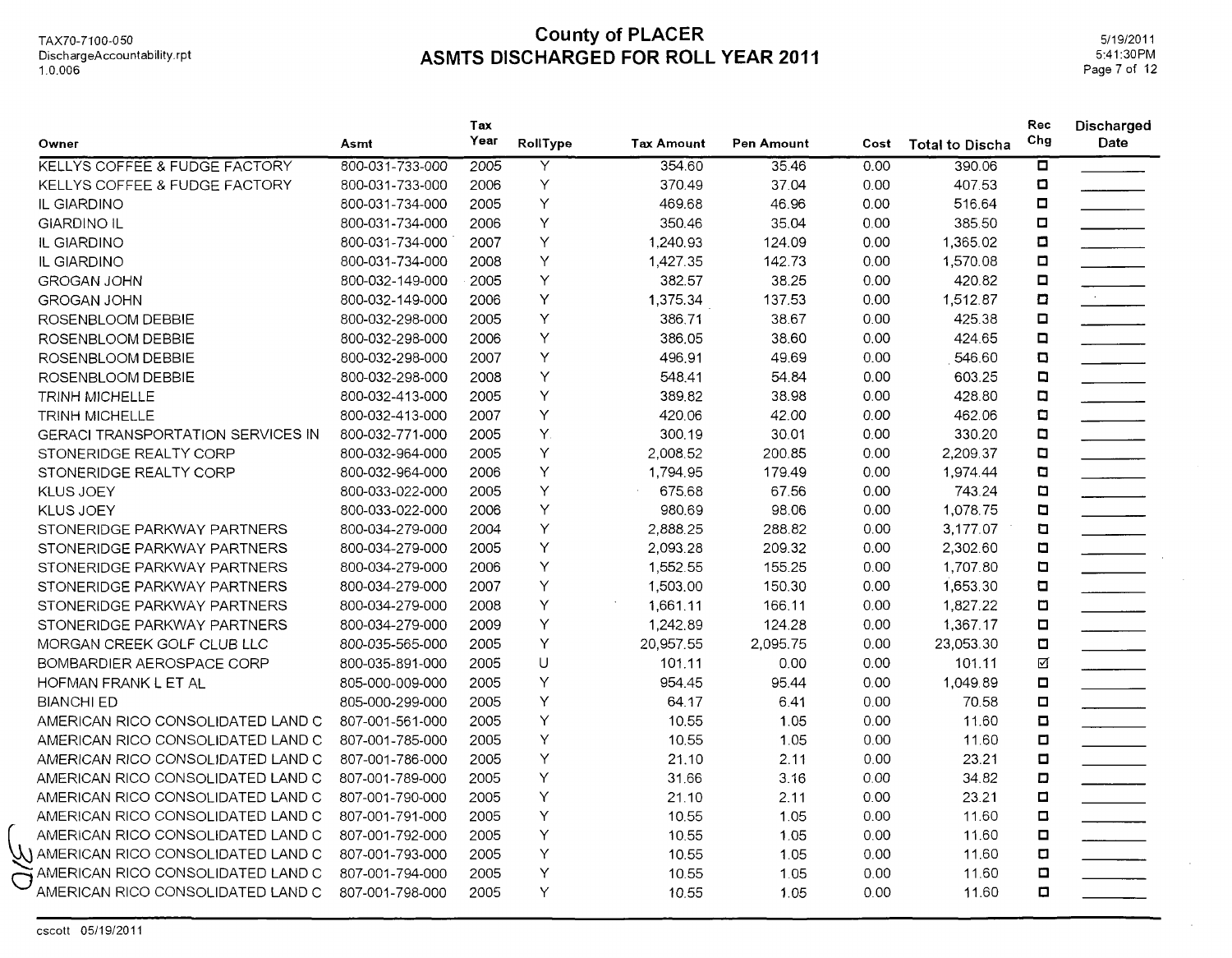#### **County of PLACER** TAX70-7100-050 **ASMTS DISCHARGED FOR ROLL YEAR 2011**

 $\mathcal{A}$ 

5/19/2011 5:41:30PM Page 8 of 12

| Owner                             | Asmt            | Tax<br>Year | RollType     | <b>Tax Amount</b> | Pen Amount | Cost | <b>Total to Discha</b> | Rec<br>Chg              | <b>Discharged</b><br>Date                                                                                                  |
|-----------------------------------|-----------------|-------------|--------------|-------------------|------------|------|------------------------|-------------------------|----------------------------------------------------------------------------------------------------------------------------|
| PEARSON MARTIN C ET AL            | 807-001-878-000 | 2005        | Y            | 10.55             | 1.05       | 0.00 | 11.60                  | $\overline{\mathbf{a}}$ |                                                                                                                            |
| AMERICAN RICO CONSOLIDATED LAND C | 807-001-904-000 | 2005        | Y            | 10.55             | 1.05       | 0.00 | 11.60                  | $\Box$                  |                                                                                                                            |
| AMERICAN RICO CONSOLIDATED LAND C | 807-001-905-000 | 2005        | Υ            | 10.55             | 1.05       | 0.00 | 11.60                  | $\Box$                  |                                                                                                                            |
| AMERICAN RICO CONSOLIDATED LAND C | 807-001-906-000 | 2005        | Y            | 10.55             | 1.05       | 0.00 | 11.60                  | $\Box$                  |                                                                                                                            |
| AMERICAN RICO CONSOLIDATED LAND C | 807-001-907-000 | 2005        | Y            | 10.55             | 1.05       | 0.00 | 11.60                  | $\Box$                  |                                                                                                                            |
| AMERICAN RICO CONSOLIDATED LAND C | 807-001-908-000 | 2005        | Y            | 10.55             | 1.05       | 0.00 | 11.60                  | $\Box$                  |                                                                                                                            |
| AMERICAN RICO CONSOLIDATED LAND C | 807-001-909-000 | 2005        | Υ            | 10.55             | 1.05       | 0.00 | 11.60                  | $\blacksquare$          | $\overline{\phantom{a}}$                                                                                                   |
| AMERICAN RICO CONSOLIDATED LAND C | 807-001-916-000 | 2005        | Y            | 10.55             | 1.05       | 0.00 | 11.60                  | $\blacksquare$          |                                                                                                                            |
| AMERICAN RICO CONSOLIDATED LAND C | 807-001-917-000 | 2005        | Y            | 10.55             | 1.05       | 0.00 | 11.60                  | $\Box$                  |                                                                                                                            |
| AMERICAN RICO CONSOLIDATED LAND C | 807-001-918-000 | 2005        | Y            | 10.55             | 1.05       | 0.00 | 11.60                  | $\Box$                  |                                                                                                                            |
| AMERICAN RICO CONSOLIDATED LAND C | 807-001-919-000 | 2005        | Y            | 10.55             | 1.05       | 0.00 | 11.60                  | $\blacksquare$          |                                                                                                                            |
| AMERICAN RICO CONSOLIDATED LAND C | 807-001-920-000 | 2005        | Y            | 10.55             | 1.05       | 0.00 | 11.60                  | $\blacksquare$          |                                                                                                                            |
| AMERICAN RICO CONSOLIDATED LAND C | 807-001-921-000 | 2005        | Υ            | 10.55             | 1.05       | 0.00 | 11.60                  | $\blacksquare$          |                                                                                                                            |
| AMERICAN RICO CONSOLIDATED LAND C | 807-001-947-000 | 2005        | Y            | 10.55             | 1.05       | 0.00 | 11.60                  | $\blacksquare$          |                                                                                                                            |
| AMERICAN RICO CONSOLIDATED LAND C | 807-001-948-000 | 2005        | Y            | 10.55             | 1.05       | 0.00 | 11.60                  | $\Box$                  |                                                                                                                            |
| AMERICAN RICO CONSOLIDATED LAND C | 807-001-949-000 | 2005        | Y            | 10.55             | 1.05       | 0.00 | 11.60                  | $\blacksquare$          |                                                                                                                            |
| MEAD DOUGLAS A                    | 807-002-010-000 | 2005        | Y            | 10.43             | 1.04       | 0.00 | 11.47                  | $\blacksquare$          |                                                                                                                            |
| AMERICAN RICO CONSOLIDATED LAND C | 807-002-038-000 | 2005        | Y            | 10.55             | 1.05       | 0.00 | 11.60                  | $\blacksquare$          | $\mathbb{R}^n$ . The set of $\mathbb{R}^n$                                                                                 |
| AMERICAN RICO CONSOLIDATED LAND C | 807-002-039-000 | 2005        | Y            | 10.55             | 1.05       | 0.00 | 11.60                  | $\Box$                  |                                                                                                                            |
| AMERICAN RICO CONSOLIDATED LAND C | 807-002-040-000 | 2005        | Υ            | 10.55             | 1.05       | 0.00 | 11.60                  | $\blacksquare$          | $\frac{1}{\sqrt{2\pi}}\left(\frac{1}{\sqrt{2\pi}}\right)^{2}=\frac{1}{2\sqrt{2\pi}}\left(\frac{1}{\sqrt{2\pi}}\right)^{2}$ |
| AMERICAN RICO CONSOLIDATED LAND C | 807-002-153-000 | 2005        | Y            | 10.55             | 1.05       | 0.00 | 11.60                  | $\Box$                  |                                                                                                                            |
| AMERICAN RICO CONSOLIDATED LAND C | 807-002-166-000 | 2005        | Y            | 10.55             | 1.05       | 0.00 | 11.60                  | $\Box$                  | $\mathcal{L}$ . The same $\mathcal{L}$                                                                                     |
| AMERICAN RICO CONSOLIDATED LAND C | 807-002-169-000 | 2005        | Y            | 10.55             | 1.05       | 0.00 | 11.60                  | $\Box$                  |                                                                                                                            |
| COURTNEY RANDALL ET AL            | 807-002-349-000 | 2005        | Υ            | 10.55             | 1.05       | 0.00 | 11.60                  | $\blacksquare$          |                                                                                                                            |
| <b>TOWNS THOMAS I III</b>         | 807-002-458-000 | 2005        | Y            | 10.55             | 1.05       | 0.00 | 11.60                  | $\Box$                  |                                                                                                                            |
| <b>TOWNS THOMAS ET AL</b>         | 807-002-469-000 | 2005        | Y            | 10.55             | 1.05       | 0.00 | 11.60                  | $\Box$                  | $\overline{\phantom{a}}$                                                                                                   |
| BENEFIEL DANNY L JR ET AL         | 807-002-488-000 | 2005        | Y            | 10.55             | 1.05       | 0.00 | 11.60                  | $\Box$                  |                                                                                                                            |
| <b>TEXTRON FINANCIAL CORP</b>     | 810-004-331-000 | 2005        | Y            | 92.58             | 9.25       | 0.00 | 101.83                 | $\Box$                  | $\overline{\phantom{a}}$                                                                                                   |
| RAMEY LEROY L                     | 810-005-178-000 | 2005        | Y            | 69.49             | 6.94       | 0.00 | 76.43                  | $\Box$                  |                                                                                                                            |
| <b>FUNB</b>                       | 810-005-499-000 | 2005        | Υ            | 87.60             | 8.76       | 0.00 | 96.36                  | $\Box$                  |                                                                                                                            |
| <b>TEXTRON FINANCIAL CORP</b>     | 810-005-744-000 | 2005        | Y            | 381.79            | 38.17      | 0.00 | 419.96                 | $\Box$                  |                                                                                                                            |
| AUBURN IMPORTS INC                | 811-000-935-000 | 2005        | Υ            | 78.62             | 7.86       | 0.00 | 86.48                  | $\Box$                  |                                                                                                                            |
| KORTICK & ASSOCIATES              | 811-001-018-000 | 2005        | Y            | 52.75             | 5.27       | 0.00 | 58.02                  | $\Box$                  |                                                                                                                            |
| KLUS JOEY                         | 811-001-059-000 | 2005        | Y            | 393.11            | 39.31      | 0.00 | 432.42                 | $\Box$                  | $\mathcal{L}(\mathcal{L})$ .                                                                                               |
| ROHNING TED                       | 820-000-071-000 | 2005        | Z            | 72.14             | 7.21       | 0.00 | 79.35                  | $\Box$                  |                                                                                                                            |
| WELSH KEVIN J                     | 820-001-676-000 | 2005        | Z            | 326.40            | 32.64      | 0.00 | 359.04                 | $\Box$                  |                                                                                                                            |
| AFFORDABLE AVIATION INC           | 820-001-879-000 | 2005        | Z            | 565.32            | 56.53      | 0.00 | 621.85                 | $\Box$                  |                                                                                                                            |
| A)AFFORDABLE AVIATION INC         | 820-001-890-000 | 2005        | $\mathsf{Z}$ | 342.27            | 34.22      | 0.00 | 376.49                 | $\Box$                  |                                                                                                                            |
| ANDRI PAUL T & JANET L            | 830-009-103-000 | 2005        | Y            | 122.24            | 12.22      | 0.00 | 134.46                 | $\Box$                  |                                                                                                                            |
|                                   |                 |             |              |                   |            |      |                        |                         |                                                                                                                            |

 $\sim$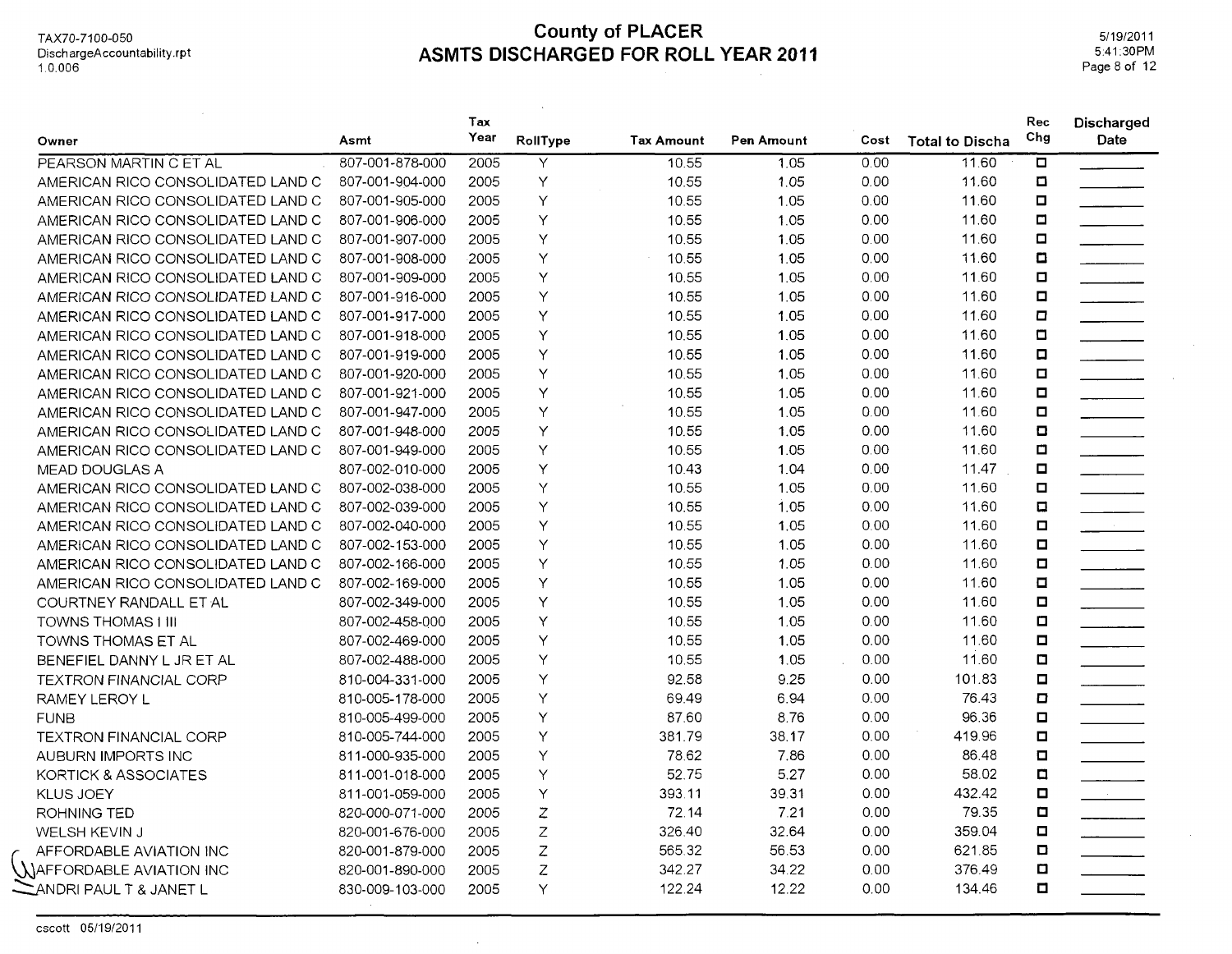TAX70-71 00-050 DischargeAccountability.rpt 1.0.006

 $\mathcal{A}$ 

## **County of PLACER ASMTS DISCHARGED FOR ROLL YEAR 2011**

5/19/2011 5:41:30PM Page 9 of 12

| Owner                          | Asmt            | Tax<br>Year | RollType | <b>Tax Amount</b> | Pen Amount | Cost | <b>Total to Discha</b> | Rec<br>Chg              | <b>Discharged</b><br>Date |
|--------------------------------|-----------------|-------------|----------|-------------------|------------|------|------------------------|-------------------------|---------------------------|
| MCCLATCHY CARLOS FUGITT        | 830-011-965-000 | 2005        | Y        | 82.11             | 8.21       | 0.00 | 90.32                  | $\overline{\mathbf{a}}$ |                           |
| MCCLATCHY CARLOS               | 830-019-824-000 | 2005        | Υ        | 112.92            | 11.29      | 0.00 | 124.21                 | $\Box$                  |                           |
| ANDERSON BOAT CO               | 830-019-898-000 | 2005        | Y        | 536.00            | 53.60      | 0.00 | 589.60                 | $\Box$                  |                           |
| <b>GREER CHERI ODETTE</b>      | 830-020-799-000 | 2005        | Y        | 67.05             | 6.70       | 0.00 | 73.75                  | $\Box$                  |                           |
| <b>WALTERS GREG &amp; LORI</b> | 830-025-609-000 | 2005        | Y        | 289.03            | 28.90      | 0.00 | 317.93                 | $\blacksquare$          |                           |
| ACAYLAR DANILO LAGONOY         | 830-030-115-000 | 2005        | Y        | 192.59            | 19.25      | 0.00 | 211.84                 | $\Box$                  |                           |
| RAGLAND DEBRA SUE              | 830-030-833-000 | 2005        | Y        | 169.72            | 16.97      | 0.00 | 186.69                 | $\Box$                  |                           |
| <b>GUSMAN MARCOS P</b>         | 830-031-148-000 | 2005        | Υ        | 73.99             | 7.39       | 0.00 | 81.38                  | $\Box$                  |                           |
| PERATA RICHARD ET AL           | 830-032-602-000 | 2005        | Y        | 52.85             | 5.28       | 0.00 | 58.13                  | $\Box$                  |                           |
| HOUSE STEPHEN M & DEBORA       | 830-032-705-000 | 2005        | Y        | 347.90            | 34.79      | 0.00 | 382.69                 | $\Box$                  |                           |
| KLINE BRIAN D & MARCIE L       | 830-032-736-000 | 2005        | Y        | 102.44            | 10.24      | 0.00 | 112.68                 | O                       |                           |
| ASTURIAS RICARDO E & JOHANNA D | 830-034-250-000 | 2005        | Y        | 428.38            | 42.83      | 0.00 | 471.21                 | $\Box$                  |                           |
| SHATTUCKWISE MICHAEL R         | 830-034-683-000 | 2005        | Υ        | 97.93             | 9.79       | 0.00 | 107.72                 | $\Box$                  | $\overline{\phantom{a}}$  |
| HAMMOND JOHN D OR STEPHANIE    | 830-034-719-000 | 2005        | Y        | 55.67             | 5.56       | 0.00 | 61.23                  | $\blacksquare$          |                           |
| <b>BINGYON STEVEN E</b>        | 830-036-513-000 | 2005        | Y        | 137.57            | 13.75      | 0.00 | 151.32                 | $\Box$                  |                           |
| <b>BURNS MICHAEL C</b>         | 830-036-744-000 | 2005        | Y        | 253.76            | 25.37      | 0.00 | 279.13                 | $\Box$                  |                           |
| <b>GATEWAY INDUSTRIES LTD</b>  | 830-037-057-000 | 2005        | Y        | 372.31            | 37.23      | 0.00 | 409.54                 | $\Box$                  | $\overline{\phantom{a}}$  |
| <b>LORENSEN TIM E</b>          | 830-037-481-000 | 2005        | Y        | 74.91             | 7.49       | 0.00 | 82.40                  | $\Box$                  |                           |
| ELSMORE JAMES D                | 830-037-695-000 | 2005        | Y        | 188.60            | 18.86      | 0.00 | 207.46                 | $\Box$                  |                           |
| <b>PYLE ROBERT L</b>           | 830-037-703-000 | 2005        | Y        | 119.83            | 11.98      | 0.00 | 131.81                 | $\Box$                  |                           |
| ZANOLA MICHAEL A               | 830-037-805-000 | 2005        | Y        | 125.57            | 12.55      | 0.00 | 138.12                 | $\Box$                  |                           |
| <b>GUANILL RAY A JR</b>        | 830-038-123-100 | 2005        | Y        | 396.32            | 39.63      | 0.00 | 435.95                 | $\Box$                  |                           |
| <b>NEAL THOMAS</b>             | 830-038-128-000 | 2005        | Y        | 89.94             | 8.99       | 0.00 | 98.93                  | $\blacksquare$          |                           |
| FORTIN JOSEPH EDWARD           | 830-038-456-000 | 2005        | Υ        | 149.83            | 14.98      | 0.00 | 164.81                 | $\Box$                  |                           |
| SANDOVAL SANDRA                | 830-038-697-000 | 2005        | Υ        | 179.65            | 17.96      | 0.00 | 197.61                 | $\Box$                  |                           |
| MIKOLAICHIK RONALD J           | 830-038-800-000 | 2005        | Y        | 63.51             | 6.35       | 0.00 | 69.86                  | $\Box$                  |                           |
| CASTLE STEPHEN ALLEN           | 830-038-845-000 | 2005        | Υ        | 278.57            | 27.85      | 0.00 | 306.42                 | $\Box$                  |                           |
| BECHTOLE CARL PARK             | 830-039-119-000 | 2005        | Y        | 109.00            | 10.90      | 0.00 | 119.90                 | $\Box$                  |                           |
| NATENSTREDT CARL & ANNE        | 830-039-200-000 | 2005        | Υ        | 468.12            | 46.81      | 0.00 | 514.93                 | $\blacksquare$          |                           |
| CLARK JEFFREY SCOTT            | 830-039-386-000 | 2005        | Υ        | 61.51             | 6.15       | 0.00 | 67.66                  | $\blacksquare$          |                           |
| MCDONELL SARAH & BARRY N       | 830-039-765-000 | 2005        | Y        | 439.51            | 43.95      | 0.00 | 483.46                 | $\Box$                  |                           |
| HANSON JOHN EDWARD             | 830-039-769-000 | 2005        | Υ        | 1,010.26          | 101.02     | 0.00 | 1,111.28               | $\Box$                  |                           |
| VANCE JASON                    | 830-039-963-000 | 2005        | Υ        | 83.15             | 8.31       | 0.00 | 91.46                  | $\Box$                  |                           |
| <b>WATTS PAUL</b>              | 830-039-990-000 | 2005        | Υ        | 116.07            | 11.60      | 0.00 | 127.67                 | $\Box$                  |                           |
| BRUMLEY STEPHEN C              | 830-040-297-000 | 2005        | Y        | 150.35            | 15.03      | 0.00 | 165.38                 | $\Box$                  |                           |
| WILLIAMS JAY THEODORE          | 830-040-338-000 | 2005        | Y        | 326.93            | 32.69      | 0.00 | 359.62                 | о                       |                           |
| PUMILLO ALI                    | 830-040-481-000 | 2005        | Y        | 546.44            | 54.64      | 0.00 | 601.08                 | $\Box$                  |                           |
| $\lambda$ BARTH DAVE W         | 850-000-317-000 | 2005        | Y        | 250.26            | 25.02      | 0.00 | 275.28                 | $\Box$                  |                           |
| BARTH DAVID W                  | 850-000-694-000 | 2005        | Y        | 365.13            | 36.51      | 0.00 | 401.64                 | $\Box$                  |                           |

cscott 05/19/2011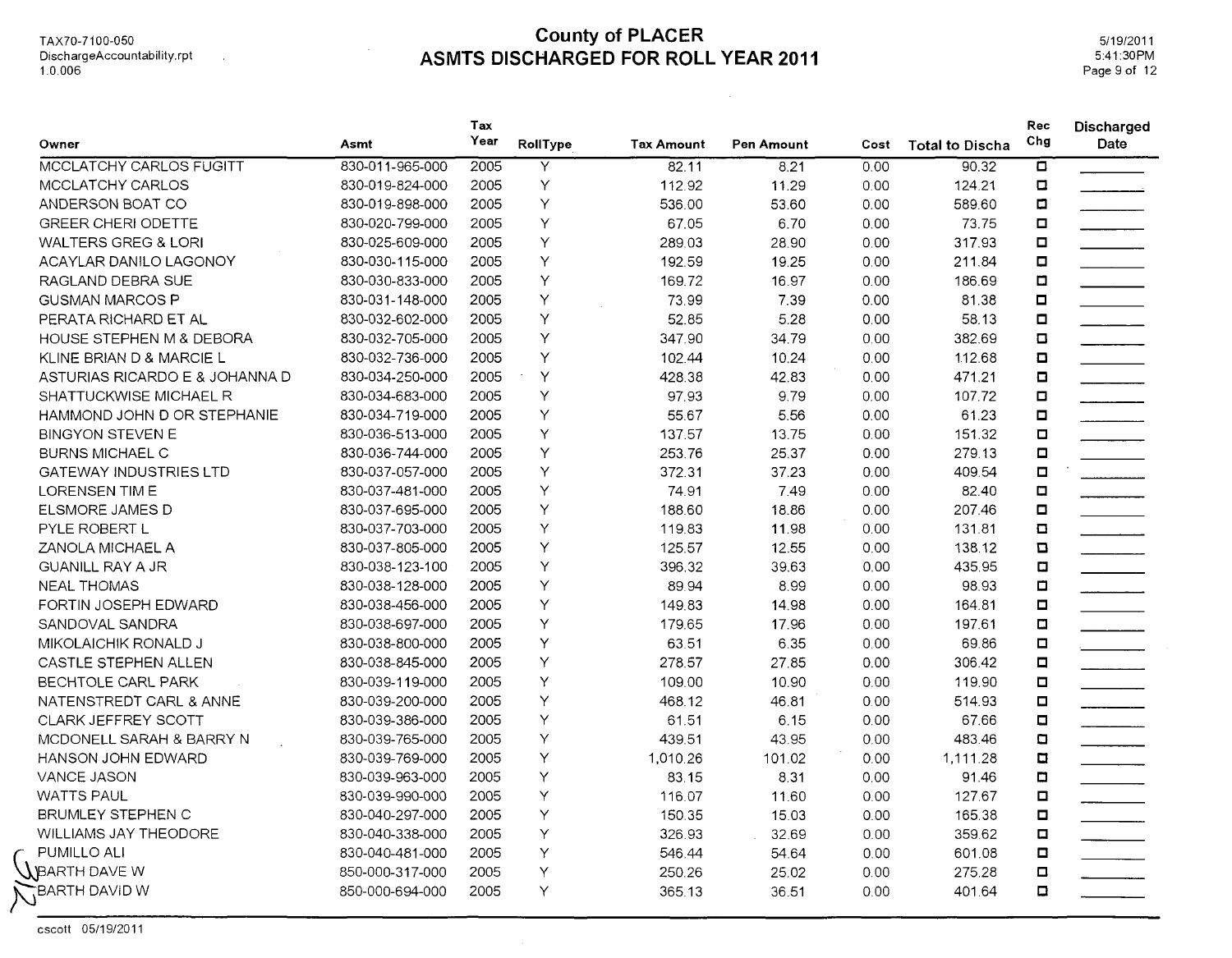#### **County of PLACER** TAX70-7100-050 **ASMTS DISCHARGED FOR ROLL YEAR 2011**

 $\mathcal{L}_{\mathcal{A}}$ 

5/1912011 5:41:30PM Page 10 of 12

 $\sim$ 

|                                                   |                 | Tax  |          |                   |            |       |                        | Rec            | Discharged                  |
|---------------------------------------------------|-----------------|------|----------|-------------------|------------|-------|------------------------|----------------|-----------------------------|
| Owner                                             | Asmt            | Year | RollType | <b>Tax Amount</b> | Pen Amount | Cost  | <b>Total to Discha</b> | Chg            | Date                        |
| PINE AIR INVESTMENTS                              | 850-000-950-000 | 2005 | Y        | 424.31            | 42.43      | 0.00  | 466.74                 | $\Box$         |                             |
| <b>BUNGEE SQUAW VALLEY</b>                        | 850-001-158-000 | 2005 | Υ        | 248.58            | 24.85      | 0.00  | 273.43                 | O              |                             |
| INTERNATIONAL COMMUNICATIONS GROU 850-001-292-000 |                 | 2005 | Y        | 103.31            | 10.33      | 0.00  | 113.64                 | $\Box$         |                             |
| INTERNATIONAL COMMUNICATIONS GROU 850-001-293-000 |                 | 2005 | Υ        | 478.36            | 47.83      | 0.00  | 526.19                 | Ω              |                             |
| INTERNATIONAL COMMUNICATIONS GROU 850-001-294-000 |                 | 2005 | Υ        | 455.09            | 45.50      | 0.00  | 500.59                 | $\Box$         |                             |
| <b>KEARNS CHARLES P</b>                           | 860-000-161-000 | 2005 | Υ        | 167.81            | 16.78      | 0.00  | 184.59                 | $\Box$         |                             |
| SLATER BRUCE A                                    | 910-000-015-000 | 2005 | Κ        | 60.86             | 6.08       | 10.00 | 76.94                  | $\Box$         |                             |
| MCNEELY HAROLD & PAULA                            | 910-000-126-000 | 2004 | Κ        | 451.20            | 45.12      | 10.00 | 506.32                 | $\Box$         |                             |
| RUSSELL STEVEN E & LYNDA J &                      | 910-000-353-000 | 2005 | Κ        | 231.68            | 23.16      | 10.00 | 264.84                 | $\Box$         | ________                    |
| RUSSELL STEVEN E & LYNDA P &                      | 910-000-354-000 | 2005 | K        | 120.38            | 12.02      | 10.00 | 142.40                 | $\Box$         |                             |
| ELLIS ELLEN MARIE ET AL                           | 910-000-375-000 | 2005 | Κ        | 203.06            | 20.30      | 10.00 | 233.36                 | $\Box$         | <u> Albanys a C</u>         |
| <b>BATES IOLA DIXIE</b>                           | 910-000-592-000 | 2005 | Κ        | 44.98             | 4.48       | 10.00 | 59.46                  | $\Box$         |                             |
| BALDES RON O ET AL                                | 910-000-624-000 | 2005 | Y        | 29.71             | 2.97       | 0.00  | 32.68                  | $\Box$         |                             |
| MISURACA DANIEL ET AL                             | 910-000-765-000 | 2005 | Κ        | 234.60            | 23.46      | 10.00 | 268.06                 | $\Box$         |                             |
| WALSH JOHN J & JANE                               | 910-000-800-000 | 2005 | Κ        | 86.20             | 8.62       | 10.00 | 104.82                 | O              |                             |
| ACREE ALVIN & LAURITA                             | 910-000-821-000 | 2005 | Κ        | 420.86            | 42.08      | 10.00 | 472.94                 | $\Box$         |                             |
| WHITT JOHN OSCAR                                  | 910-000-848-000 | 2005 | Κ        | 204.14            | 20.40      | 10.00 | 234.54                 | $\Box$         | <u> Albanys and</u>         |
| KEELER GARY E ET AL                               | 910-000-912-000 | 2002 | Κ        | 154.58            | 15.45      | 10.00 | 180.03                 | $\Box$         |                             |
| <b>HICKEY ROBERT F</b>                            | 910-000-931-000 | 2005 | Κ        | 121.72            | 12.16      | 10.00 | 143.88                 | $\Box$         |                             |
| PATTERSON SR MICKIE LEWIS & SHANNO                | 910-000-945-000 | 2005 | Κ        | 20.36             | 2.02       | 10.00 | 32.38                  | o              | $\frac{1}{2}$               |
| <b>SHAW WESLEY</b>                                | 910-000-999-000 | 2005 | Κ        | 48.06             | 4.80       | 10.00 | 62.86                  | O              |                             |
| PATTERSON DAVID & KRISTY                          | 910-001-032-000 | 2005 | Κ        | 314.40            | 31.44      | 10.00 | 355.84                 | $\Box$         |                             |
| RODRIGUEZ MIGUEL A ET AL                          | 910-001-042-000 | 2005 | Κ        | 165.32            | 16.52      | 10.00 | 191.84                 | $\Box$         | $\sim$ $\sim$ $\sim$ $\sim$ |
| HENZELCASTRO DEBBIE A                             | 910-001-061-000 | 2005 | K        | 192.70            | 19.26      | 10.00 | 221.96                 | $\Box$         |                             |
| RYAN TOMMY L ET AL                                | 910-001-183-000 | 2005 | Κ        | 126.77            | 12.67      | 10.00 | 149.44                 | $\Box$         |                             |
| STARKS OSCAR BOMAN                                | 910-001-199-000 | 2005 | Κ        | 49.04             | 4.90       | 10.00 | 63.94                  | $\Box$         |                             |
| ROPES & REINS                                     | 910-001-205-000 | 2005 | Κ        | 70.40             | 7.04       | 10.00 | 87.44                  | $\Box$         |                             |
| MILLER DON J                                      | 910-001-500-000 | 2005 | Κ        | 361.04            | 36.10      | 10.00 | 407.14                 | $\Box$         | <u>and the community</u>    |
| DOYLE MICHAEL & DIANE L                           | 910-001-508-000 | 2005 | Κ        | 230.02            | 23.00      | 10.00 | 263.02                 | $\Box$         |                             |
| JOHNSON DONALD N & CHARLOTTE A                    | 910-001-797-000 | 2005 | Κ        | 228.30            | 22.82      | 10.00 | 261.12                 | $\Box$         | $\frac{1}{2}$               |
| DANIEL VIRGINIA MAE                               | 910-001-830-000 | 2005 | Κ        | 634.76            | 63.46      | 10.00 | 708.22                 | $\Box$         |                             |
| <b>LAWRENCE BONNY</b>                             | 910-001-837-000 | 2005 | Κ        | 43.24             | 4.32       | 10.00 | 57.56                  | O              |                             |
| SCHOENSTEIN STEPHEN M                             | 910-001-878-000 | 2005 | Κ        | 46.54             | 4.64       | 10.00 | 61.18                  | $\Box$         |                             |
| STEINKAMP JEREMY & ANNA                           | 910-001-940-000 | 2005 | Κ        | 842.62            | 84.26      | 10.00 | 936.88                 | $\Box$         |                             |
| DOUGHERTY YOLANDA W TRUST                         | 910-001-974-000 | 2005 | Κ        | 1,085.82          | 108.58     | 10.00 | 1.204.40               | $\Box$         |                             |
| BOUNTY HUNTERS LAND DEVELOPMENT.                  | 980-001-113-000 | 2005 | Q        | 42.16             | 4.21       | 0.00  | 46.37                  | O              |                             |
| SMITH MIKE R & TERYN JANELL                       | 990-136-707-100 | 2001 | G        | 536.57            | 53.65      | 0.00  | 590.22                 | $\blacksquare$ |                             |
| STEINKAMP JEREMY & ANNA                           | 990-187-167-000 | 2004 | J        | 816.00            | 81.60      | 10.00 | 907.60                 | $\Box$         |                             |
| WSTERN VAN                                        | 990-196-320-000 | 2004 | G        | 906.54            | 90.65      | 0.00  | 997.19                 | $\Box$         |                             |
| نار                                               |                 |      |          |                   |            |       |                        |                |                             |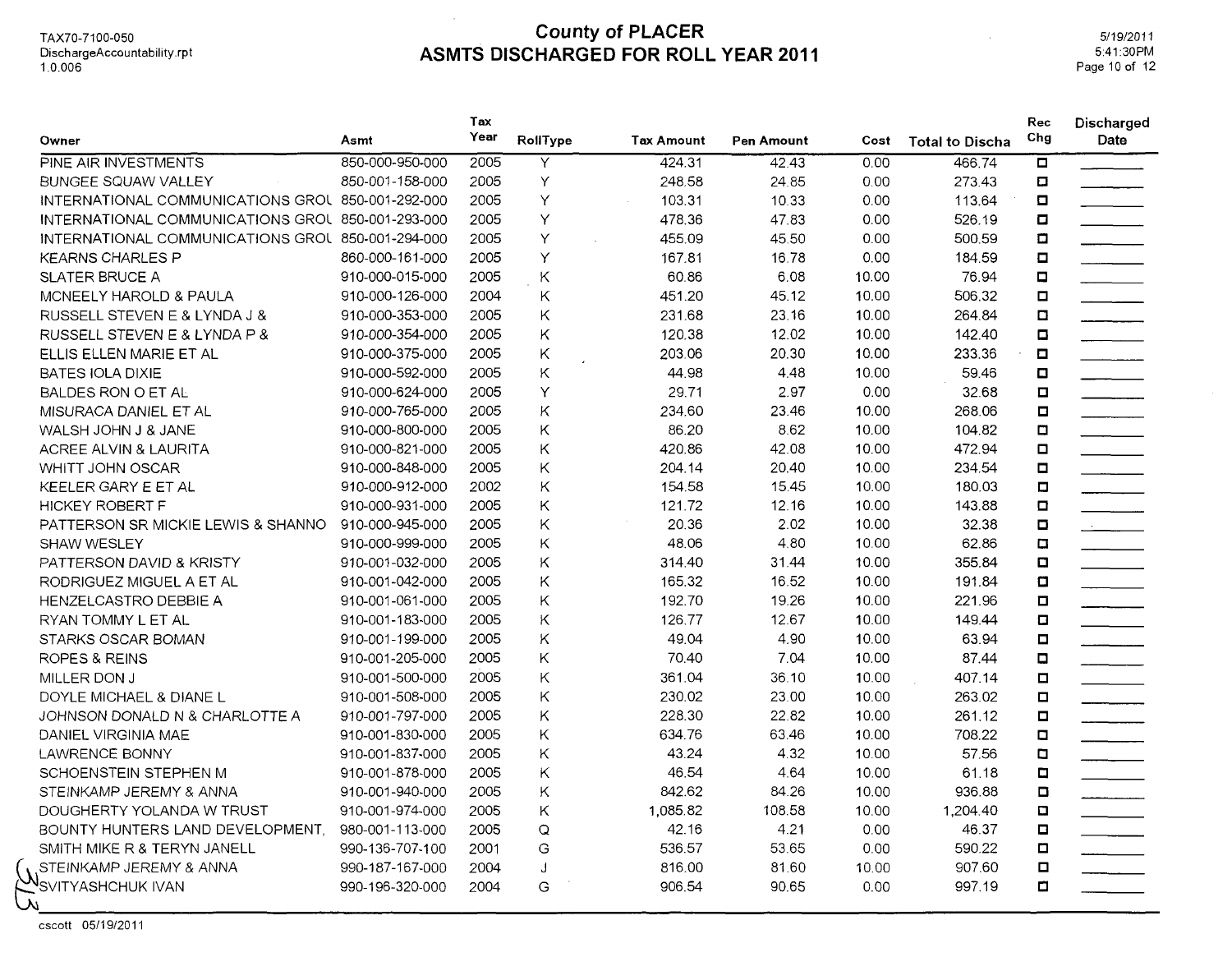$\mathcal{L}_{\mathcal{A}}$ 

#### TAX70-7100-050 **County of PLACER ASMTS DISCHARGED FOR ROLL YEAR 2011**

5/19/2011 5:41:30PM Page 11 of 12

| Owner                                               | Asmt            | Tax<br>Year | RollType | <b>Tax Amount</b> | Pen Amount | Cost  | <b>Total to Discha</b> | Rec<br>Chg | <b>Discharged</b><br>Date |
|-----------------------------------------------------|-----------------|-------------|----------|-------------------|------------|-------|------------------------|------------|---------------------------|
| PETRENKO OLEG                                       | 990-203-118-000 | 2005        | G        | 1,120.78          | 112.07     | 0.00  | 1,232.85               | ō          |                           |
| STARK DEAN EDWARD                                   | 990-203-381-300 | 2005        | G        | 106.68            | 10.66      | 0.00  | 117.34                 | O          |                           |
| SAHTOUT INC ET AL                                   | 990-204-564-000 | 2005        | G        | 1,645.26          | 164.52     | 0.00  | 1,809.78               | о          |                           |
| SAHTOUT IMAD M ET AL                                | 990-204-564-001 | 2005        | G        | 1,175.16          | 117.51     | 0.00  | 1,292.67               | □          |                           |
| NATIONAL CITY BANK OF INDIANA                       | 990-205-311-100 | 2005        | G        | 1,115.62          | 111.56     | 0.00  | 1,227.18               | α          |                           |
| PMI MORTGAGE INSURANCE CO                           | 990-205-311-200 | 2005        | G        | 72.13             | 7.21       | 0.00  | 79.34                  | $\Box$     |                           |
| TENIR LLC ET AL                                     | 990-205-316-000 | 2005        | G        | 325.40            | 32.54      | 0.00  | 357.94                 | $\Box$     |                           |
| GHORISHINEJAD MAHAMMAD ET AL                        | 990-205-460-000 | 2005        | G        | 42.90             | 4.29       | 0.00  | 47.19                  | O          |                           |
| <b>BLAYLOCK MEDINA ET AL</b>                        | 990-205-777-000 | 2005        | G        | 316.28            | 31.62      | 0.00  | 347.90                 | Ω          |                           |
| ALLEN MICHAEL LEE                                   | 990-206-581-000 | 2005        | G        | 45.36             | 4.53       | 0.00  | 49.89                  | o          |                           |
| <b>JACKSON JEROME</b>                               | 990-207-024-100 | 2005        | G        | 223.65            | 22.36      | 0.00  | 246.01                 | $\Box$     |                           |
| ARCE MICHAEL A                                      | 990-207-333-100 | 2005        | G        | 196.65            | 19.66      | 0.00  | 216.31                 | $\Box$     |                           |
| HUNTER MANAGEMENT INC ET AL                         | 990-207-336-000 | 2005        | G        | 1,296.62          | 129.66     | 0.00  | 1,426.28               | □          |                           |
| HUNTER MANAGEMENT INC ET AL                         | 990-207-340-000 | 2005        | G        | 1,074.08          | 107.40     | 0.00  | 1,181.48               | α          |                           |
| SAHTOUT IMAD M ET AL                                | 990-207-993-000 | 2005        | G        | 300.42            | 30.04      | 0.00  | 330.46                 | O          |                           |
| <b>FERGUSON TEHAN</b>                               | 990-208-476-100 | 2005        | G        | 512.03            | 51.20      | 0.00  | 563.23                 | $\Box$     |                           |
| <b>JACKSON RICHARD A</b>                            | 990-210-642-100 | 2005        | G        | 604.95            | 60.49      | 0.00  | 665.44                 | $\Box$     |                           |
| KUBUROVICH GOYKO                                    | 990-212-724-001 | 2005        | ٠G       | 514.04            | 51.40      | 0.00  | 565.44                 | О          |                           |
| <b>GRIGGS FREDERICK</b>                             | 990-212-738-001 | 2005        | G        | 418.34            | 41.83      | 0.00  | 460.17                 | O          |                           |
| <b>HELMOLD ROBERT</b>                               | 990-212-871-000 | 2005        | G        | 484.16            | 48.41      | 0.00  | 532.57                 | $\Box$     |                           |
| FULTON CRESCENT SERIES 820 TALLAC L 990-213-395-000 |                 | 2005        | G        | 1,087.28          | 108.72     | 0.00  | 1,196.00               | $\Box$     |                           |
| <b>GEMMELL LINDA M</b>                              | 990-213-887-000 | 2005        | J        | 450.74            | 45.06      | 10.00 | 505.80                 | $\Box$     |                           |
| <b>CHOI HAJUN</b>                                   | 990-214-191-000 | 2005        | G        | 547.18            | 54.71      | 0.00  | 601.89                 | $\Box$     |                           |
| KUBUROVICH GOYKO                                    | 990-216-409-000 | 2005        | G        | 220.78            | 22.07      | 0.00  | 242.85                 | $\Box$     |                           |
| CAHILL DEBORAH L                                    | 990-217-854-000 | 2005        | G        | 187.40            | 18.74      | 0.00  | 206.14                 | $\Box$     |                           |
| CHAPO MARK K                                        | 990-218-054-000 | 2005        | G        | 434.50            | 43.45      | 0.00  | 477.95                 | $\Box$     |                           |
| BENEFICIAL CALIFORNIA INC                           | 990-218-599-100 | 2005        | G        | 102.44            | 10.24      | 0.00  | 112.68                 | $\Box$     |                           |
| <b>TABIOS ALVIN</b>                                 | 990-218-745-000 | 2005        | G        | 24.88             | 2.48       | 0.00  | 27.36                  | O          |                           |
| HARRELL DAVID BRIAN & ABBOTT AMAND                  | 990-218-941-100 | 2005        | G        | 190.05            | 19.00      | 0.00  | 209.05                 | $\Box$     |                           |
| SILVER LAKE LLC                                     | 990-220-204-000 | 2005        | G        | 2,352.34          | 235.23     | 0.00  | 2,587.57               | $\Box$     |                           |
| <b>SILVER LAKE LLC</b>                              | 990-220-205-000 | 2005        | G        | 1,376.30          | 137.63     | 0.00  | 1,513.93               | $\Box$     |                           |
| PROFESSIONAL CONSTRUCTION & INVE                    | 990-220-882-000 | 2005        | G        | 17.82             | 1.78       | 0.00  | 19.60                  | O          |                           |
| PROFESSIONAL CONSTRUCTION & INVE                    | 990-220-883-000 | 2005        | G        | 17.82             | 1.78       | 0.00  | 19.60                  | $\Box$     |                           |
| MAYER NICHOLE M ET AL                               | 990-221-830-000 | 2005        | G        | 70.22             | 7.02       | 0.00  | 77.24                  | $\Box$     |                           |
| EVERGREEN TRUST ET AL                               | 990-222-882-000 | 2005        | G        | 38.06             | 3.80       | 0.00  | 41.86                  | $\Box$     |                           |
| <b>LUCAS ROGER</b>                                  | 990-224-947-000 | 2005        | J        | 213.04            | 21.30      | 10.00 | 244.34                 | $\Box$     |                           |
| CASA DE SANTA FE ROCKLIN                            | 990-233-866-000 | 2001        | G        | 5,502.84          | 550.28     | 0.00  | 6,053.12               | ۵          |                           |
| $\mathcal{N}_{\text{WILSON RICHARD J}}$             | 990-242-982-000 | 2005        | Q        | 151.84            | 15.18      | 0.00  | 167.02                 | ◘          |                           |
| <b>NHEIRS OF LLOYD RICHARD T TTEE</b>               | 990-246-975-000 | 2005        | G        | 295.30            | 29.53      | 0.00  | 324.83                 | $\Box$     |                           |

 $\mathcal{A}$ 

 $\mathcal{L}$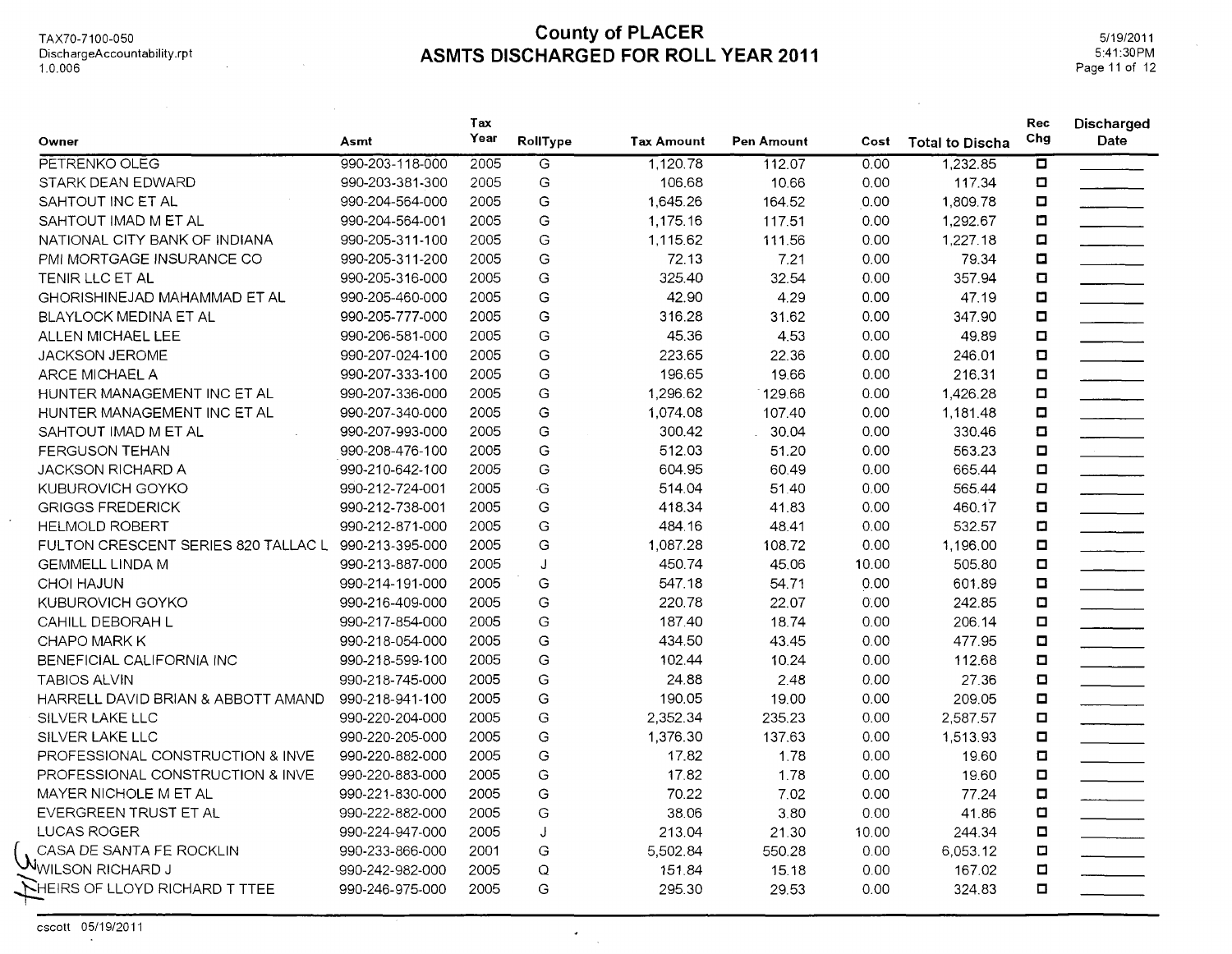$\ddot{\phantom{a}}$ 

 $\mathcal{L}_{\mathcal{A}}$ 

## **County of PLACER ASMTS DISCHARGED FOR ROLL YEAR 2011**

 $\sim$ 

|                                  |                    | Tax  |               |                   |            |        |                        | Rec    | Discharged                                     |
|----------------------------------|--------------------|------|---------------|-------------------|------------|--------|------------------------|--------|------------------------------------------------|
| Owner                            | Asmt               | Year | RollType      | <b>Tax Amount</b> | Pen Amount | Cost   | <b>Total to Discha</b> | Chg    | Date                                           |
| <b>BALDES RON O ET AL</b>        | 990-265-532-000    | 2004 | G             | 28.42             | 2.84       | 0.00   | 31.26                  | ο      |                                                |
| SANDOVAL LAURA EST OF            | 990-271-395-000    | 2005 | Q             | 392.64            | 39.26      | 0.00   | 431.90                 | ◘      |                                                |
| COOPER PAM H                     | 991-194-465-000    | 2005 | G             | 96.44             | 9.64       | 0.00   | 106.08                 | $\Box$ |                                                |
| <b>HOOPER JEFF &amp; AMBER</b>   | 991-195-342-000    | 2005 | G             | 272.34            | 27.23      | 0.00   | 299.57                 | O      |                                                |
| BOLEY CHRISTOPHER D & TERESA     | 991-195-526-100    | 2005 | G             | 469.05            | 46.90      | 0.00   | 515.95                 | $\Box$ |                                                |
| MCKENZIE SCOTT                   | 991-195-526-200    | 2005 | G             | 408.73            | 40.87      | 0.00   | 449.60                 | ◘      |                                                |
| <b>CARTER MICHAEL</b>            | 991-198-088-000    | 2005 | G             | 400.68            | 40.06      | 0.00   | 440.74                 | ο      |                                                |
| CORONADO MAXIMILLIANO JR ET AL   | 991-198-806-002    | 2005 | G             | 35.18             | 3.51       | 0.00   | 38.69                  | ◘      |                                                |
| MG&JLLC                          | 991-198-806-003    | 2005 | G             | 310.56            | 31.05      | 0.00   | 341.61                 | о      |                                                |
| NAYIBKHIL MOHAMMED               | 991-199-438-100    | 2005 | G             | 539.90            | 53.99      | 0.00   | 593.89                 | $\Box$ |                                                |
| UNION BANK OF CALIFORNIA         | 991-199-530-000    | 2005 | G             | 86.54             | 8.65       | 0.00   | 95.19                  | Ω      |                                                |
| MISTLER AMYANNE                  | 991-200-923-000    | 2005 | G             | 62.48             | 6.24       | 0.00   | 68.72                  | $\Box$ |                                                |
| KOEPKE LAWRENCE A TRUSTEE ET AL  | 991-201-549-100    | 2005 | G             | 179.96            | 17.99      | 0.00   | 197.95                 | $\Box$ |                                                |
| ROSEVILLE GOLD INC               | 991-201-593-000    | 2005 | G             | 31.34             | 3.13       | 0.00   | 34.47                  | $\Box$ |                                                |
| <b>TRAN SON</b>                  | 991-201-643-000    | 2005 | G             | 1,416.58          | 141.65     | 0.00   | 1,558.23               | ο      | $\mathcal{L} = \{ \mathcal{L} \}_{\text{max}}$ |
| GARCIA RICHARD A & RAYMA J ET AL | 991-201-853-000    | 2005 | G             | 176.24            | 17.62      | 0.00   | 193.86                 | $\Box$ |                                                |
| <b>RINKLE TINA V</b>             | 991-203-477-000    | 2005 | J             | 1,167.98          | 116.78     | 10.00  | 1,294.76               | о      |                                                |
| <b>CERVANTES ANTONIO S</b>       | 991-206-096-000    | 2005 | J             | 837.00            | 83.70      | 10.00  | 930.70                 | o      |                                                |
| STINEHELFER JONATHAN J TRUSTEE   | 991-207-802-000    | 2005 | G             | 322.72            | 32.27      | 0.00   | 354.99                 | о      | $\mathcal{L} = \mathcal{L}$                    |
| HERTOGHE ADRIENNE F TRUSTEE      | 991-210-531-000    | 2005 | G             | 943.72            | 94.37      | 0.00   | 1,038.09               | о      |                                                |
| CASTENEDA DEBORAH ET AL          | 991-214-711-000    | 2005 | J             | 566.68            | 56.66      | 10.00  | 633.34                 | ◘      |                                                |
| WILLIAMS DON & JEANNE S TRS      | 991-216-834-000    | 2005 | G             | 1,296.90          | 129.69     | 0.00   | 1,426.59               | ◘      |                                                |
| A & M DEVELOPMENT INC            | 991-232-352-000    | 2005 | G             | 516.58            | 51.65      | 0.00   | 568.23                 | $\Box$ |                                                |
| LOOMIS PARTNERS 1 LLC            | 995-118-037-000    | 2005 | G             | 601.94            | 60.19      | 0.00   | 662.13                 | $\Box$ |                                                |
| JIMENEZ STANLEY ET AL            | 995-121-035-000    | 2005 | G             | 1,470.52          | 147.05     | 0.00   | 1,617.57               | $\Box$ |                                                |
| <b>EASTMARC INC</b>              | 995-123-297-000    | 2005 | G             | 1,746.92          | 174.69     | 0.00   | 1,921.61               | $\Box$ |                                                |
| <b>EASTMARC INC</b>              | 995-123-300-000    | 2005 | G             | 2,909.06          | 290.90     | 0.00   | 3,199.96               | $\Box$ |                                                |
| SPENCER CHRIS                    | 995-123-683-000    | 2005 | G             | .114.88           | 11.48      | 0.00   | 126.36                 | $\Box$ |                                                |
| WONG RODIN S & LAI MAN           | 995-126-832-000    | 2005 | G             | 4,613.48          | 461.34     | 0.00   | 5,074.82               | O      |                                                |
| SILVER CREEK YUBA I LLC          | 995-130-865-000    | 2005 | G             | 2,570.34          | 257.03     | 0.00   | 2,827.37               | о      |                                                |
| <b>WATSON VENTURES LLC</b>       | 995-131-067-000    | 2005 | G             | 416.56            | 41.65      | 0.00   | 458.21                 | o      |                                                |
| <b>EASTMARC INC</b>              | 995-131-100-000    | 2005 | ${\mathsf G}$ | 3,119.52          | 311.95     | 0.00   | 3,431.47               | ◘      |                                                |
| SIMONSON THERESA M               | 995-134-193-000    | 2005 | G             | 44.10             | 4.41       | 0.00   | 48.51                  | $\Box$ |                                                |
| <b>Grand Total</b>               | <b>Asmt Count:</b> | 462  |               | 332,781.75        | 33.265.96  | 340.00 | 366,387.71             |        |                                                |

 $\sim$ 

J

W